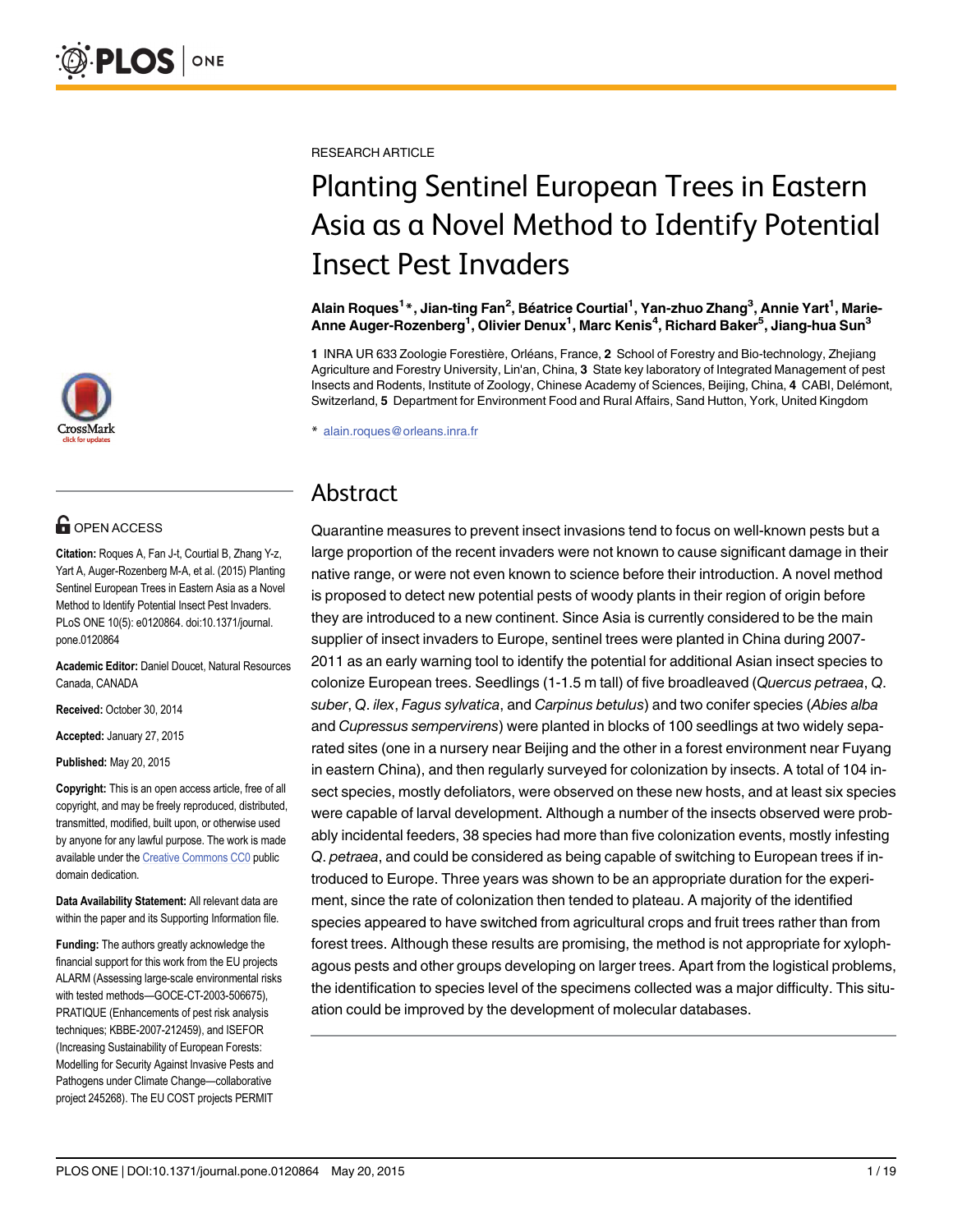<span id="page-1-0"></span>

(Pathway Evaluation and pest Risk Management In Transport-FP1002-181110-06882) and GLOBAL WARNING (A global network of nurseries as early warning system against alien tree pests- FP1401) allowed fruitful discussions about the project design and results. JT Fan was also supported by a grant from National Forestry Industry Research Special Funds for Public Welfare Projects (20130440) in China.

Competing Interests: The authors have declared that no competing interests exist.

# Introduction

The globalization of economies, expanding world-wide trade, and climate change are all factors that contribute to the accelerated international movement and establishment of alien organisms, allowing them to overcome geographic barriers  $[1-4]$  $[1-4]$  $[1-4]$  $[1-4]$  $[1-4]$ . At present, the number of unintentional introductions, which are typically by-products of economic activity, are much higher than those introduced intentionally, e.g., for forestry, agriculture, hunting, fur farming, or bio-logical control [\[5](#page-16-0)]. In Europe, for instance, the arrival of exotic terrestrial arthropods exponentially increased during the second half of the  $20<sup>th</sup>$  century, mostly because of phytophagous insect species inadvertently transported with their hosts with the trade in plants for planting (defined as plants intended to remain planted, to be planted or replanted) and plant products [\[6](#page-16-0)]. Similarly, Liebhold et al. [[7](#page-16-0)] assumed that nearly 70% of damaging exotic forest pests and pathogens established in the US are most likely to have entered with imported live plants. Additional introductions occur when species hitchhike in containers and on commodities that may or may not include their host plants  $[1, 8-10]$  $[1, 8-10]$  $[1, 8-10]$  $[1, 8-10]$  $[1, 8-10]$  $[1, 8-10]$  $[1, 8-10]$ . This trend is not predicted to slow down in the near future. Aukema et al.  $[11]$  pointed out that insect and pathogen plant pests continue to become established in the United States despite the implementation of regulations designed to reduce the rate of alien introductions.

Although only a small fraction of the introduced species actually establish and become invasive [[12](#page-16-0)], biological invasions have already been shown to impose enormous costs not only to agriculture and forestry but also to threaten human health and biodiversity  $[13-16]$  $[13-16]$  $[13-16]$ . The best way to reduce the likelihood of exotic species invasions is to prevent their establishment, but this depends on identifying potential invasive species in advance of their potential entry and establishment. However, predicting which of the many potentially invasive species are most likely to establish in a particular region or country presents a significant challenge to researchers as well as to government agencies [[17](#page-17-0)]. For plant pests, this is mainly done through pest risk analyses (PRAs)  $[18-19]$  $[18-19]$  $[18-19]$  $[18-19]$ . However, such approaches mean evaluating and prioritizing each species individually across extensive lists of potential invaders. This process is generally based upon expert opinion which is susceptible to context dependence and motivational bias, and thus can lead to misleading prioritizations [\[20\]](#page-17-0). More scientifically-based methods have been developed such as the use of climate envelope models [[21](#page-17-0)], mechanistic niche modelling [[22](#page-17-0)] and other statistical methods  $[23 - 24]$  $[23 - 24]$  $[23 - 24]$  but the accuracy of the predictions still remains in question  $[25]$ .

An alternative approach proposed by Worner and Gevrey  $[26]$ , Paini et al.  $[27-28]$  $[27-28]$  $[27-28]$  $[27-28]$  and Worner et al. [[29](#page-17-0)] is to use self- organizing maps (SOM), a form of artificial neural network, to analyze simultaneously large datasets of invasive species through the study of species assemblages; i.e., groupings of species that co-occur in the same place and at the same time. This allows the identification of patterns of association amongst invasive species, whereby regions with similar suites of invasive species are clustered and a region-specific likelihood of establishment index is generated for each species. This is based on the hypothesis that any species that is commonly found within a particular species assemblage is more likely to establish in a region where that species assemblage is found  $[28]$  $[28]$  $[28]$ . Paini et al.  $[28]$  recently used this method to analyze the worldwide distribution of 486 invasive fungal pathogens and Worner & Gevrey [[26\]](#page-17-0) tested it to generate a quantitative estimate of the risk of establishment in New Zealand for a pool of 844 exotic insect pest species included in the CABI Crop Protection Compendium [\[30\]](#page-17-0). Using SOM analysis to prioritize the biosecurity risks to Australia of plant-parasitic nematodes allowed Singh et al. [[31](#page-17-0)] to confirm the risks from frequently quarantined pests but also to identify additional species that could be new threats. In the same way, Eschen et al. [[32\]](#page-17-0) tried to predict the likelihood of establishment of tree pests using hierarchical cluster analysis based on distribution data for 1009 pests in 344 regions. They pointed out that the quality of the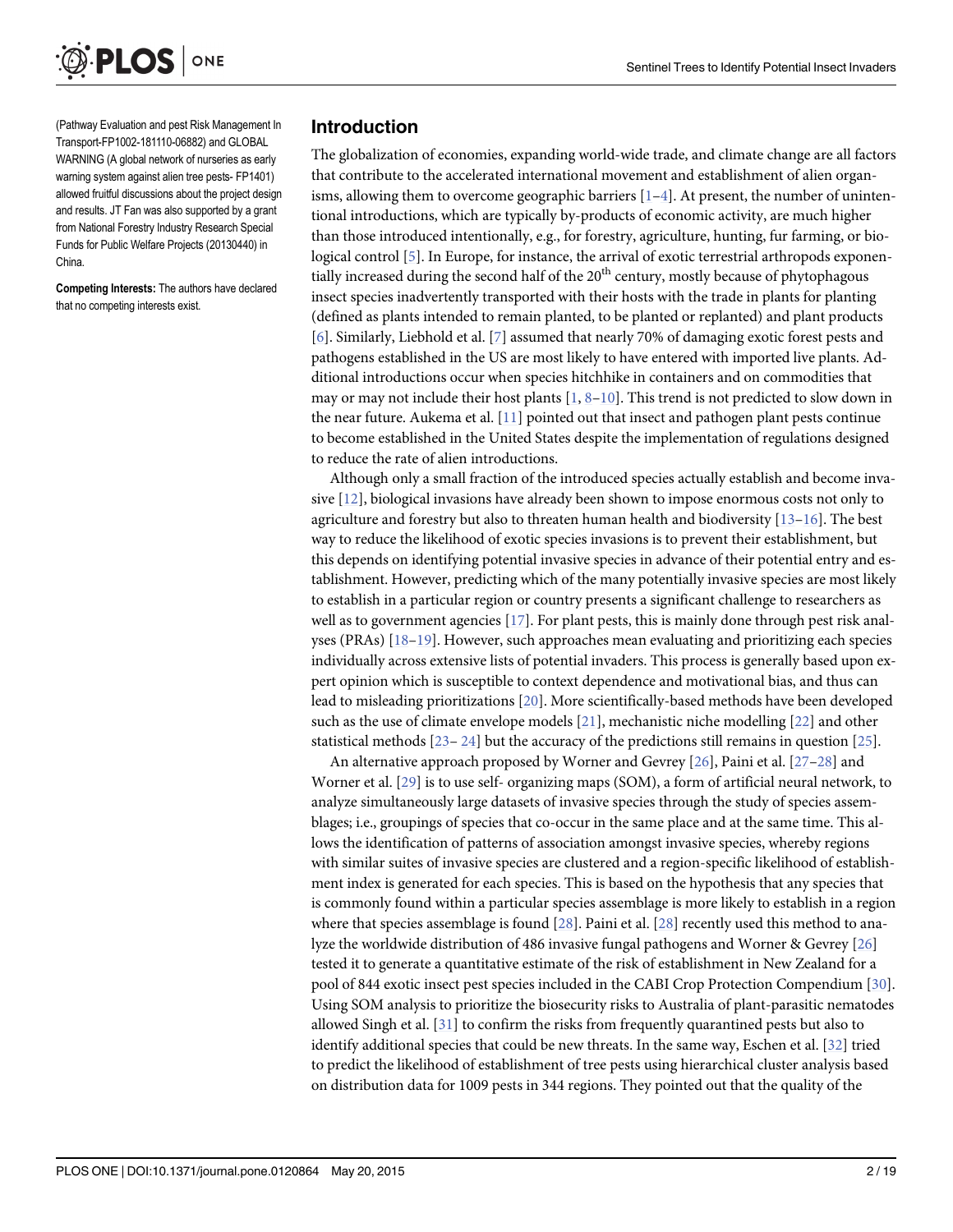<span id="page-2-0"></span>assessment largely depends on the quality of pest distribution data. This appeared to be highly variable between countries and organism groups, and often based on historical records which do not take into account the most recent trends in trade, e.g. the significant increase in the import of live plant material into the EU from China in recent years [[32](#page-17-0)].

An intrinsic weakness in all these methods is the reliance on only considering the plant pests observed in the countries of origin or the invasive species that have already established in the countries of introduction. Liebhold et al. [\[7\]](#page-16-0) pointed out that one widely respected and outspoken criticism is that pests that coevolved with their hosts in the country of origin are unlikely to be sufficiently damaging to allow experts to predict the risk they pose to novel ecosystems and hosts. In addition, introduced species are usually released from their natural enemies which may have restricted them to such low population densities in their area of origin that they are not considered as pests [\[33\]](#page-17-0). Indeed, a large proportion of the recent insect invaders throughout the world were not known to cause significant damage in their country of origin, nor could they be identified in any invasive pest assemblage before their first arrival outside their native range. A notorious example is the emerald ash borer (Agrilus planipennis) that is relatively harmless to indigenous ash trees in its native Far-Eastern Asia [[34\]](#page-17-0) but is now one of the most important forest pests in North America [\[35\]](#page-17-0). The issue is even more critical for pathogens with many of the most serious forest pathogens, such as Phytophthora ramorum that causes ramorum blight, not even being known before they were introduced into a new continent, [[36](#page-17-0)].

Thus, growing plants in continents where they are non-native and studying their subsequent colonization by indigenous insects and pathogens enables potential invaders, even those that are not known anywhere else as pests, to be detected before they are introduced into a new continent. In 2002, the US National Research Council already recommended that an international plant sentinel network should monitor plants native to the United States that are growing in other countries in order to determine the species to which they are susceptible and to evaluate the potential for these species to arrive in the United States [[37\]](#page-17-0). Botanical gardens and arboreta effectively constitute excellent tools because they exist all over the world and, by collecting and planting large numbers of introduced and native plant species together, they make it possible to survey for possible shifts of phytophagous species from the natives to the exotics [[38](#page-18-0)– [39](#page-18-0)]. However, these collections often include only a few specimens of each plant species, with a limited genetic variability, and are thus not suitable for statistical analyses. Another method consists of deliberately growing sentinel plantations of selected species in other continents, and then studying the indigenous pests that damage the plants.

Our experiment was therefore designed to test the advantages and drawbacks of such plantations as a novel method for the early detection of potential invertebrate and fungal pathogen invaders. Given that the majority of the exotic plant pests that have recently established in Europe are of Asian origin  $[6]$  $[6]$ , especially those related to woody plants  $[40]$  $[40]$  $[40]$ , and the trade with Eastern Asia is rapidly increasing, we decided to set up sentinel plantations of European trees in China. We monitored the development of damage caused by native Chinese organisms in order to provide an early warning of the Asian pest species that could potentially affect European trees in the near future. Because the majority of the exotic insects related to woody plants apparently arrived in Europe through the 'plants for planting' pathway  $[41]$  $[41]$  $[41]$ , one of the plantations was established in a nursery area whereas the other was planted in a forested zone. This paper provides the results concerning the colonization of the European trees by Chinese insects. Another paper will present the pathogen data (Vettraino et al., in prep.).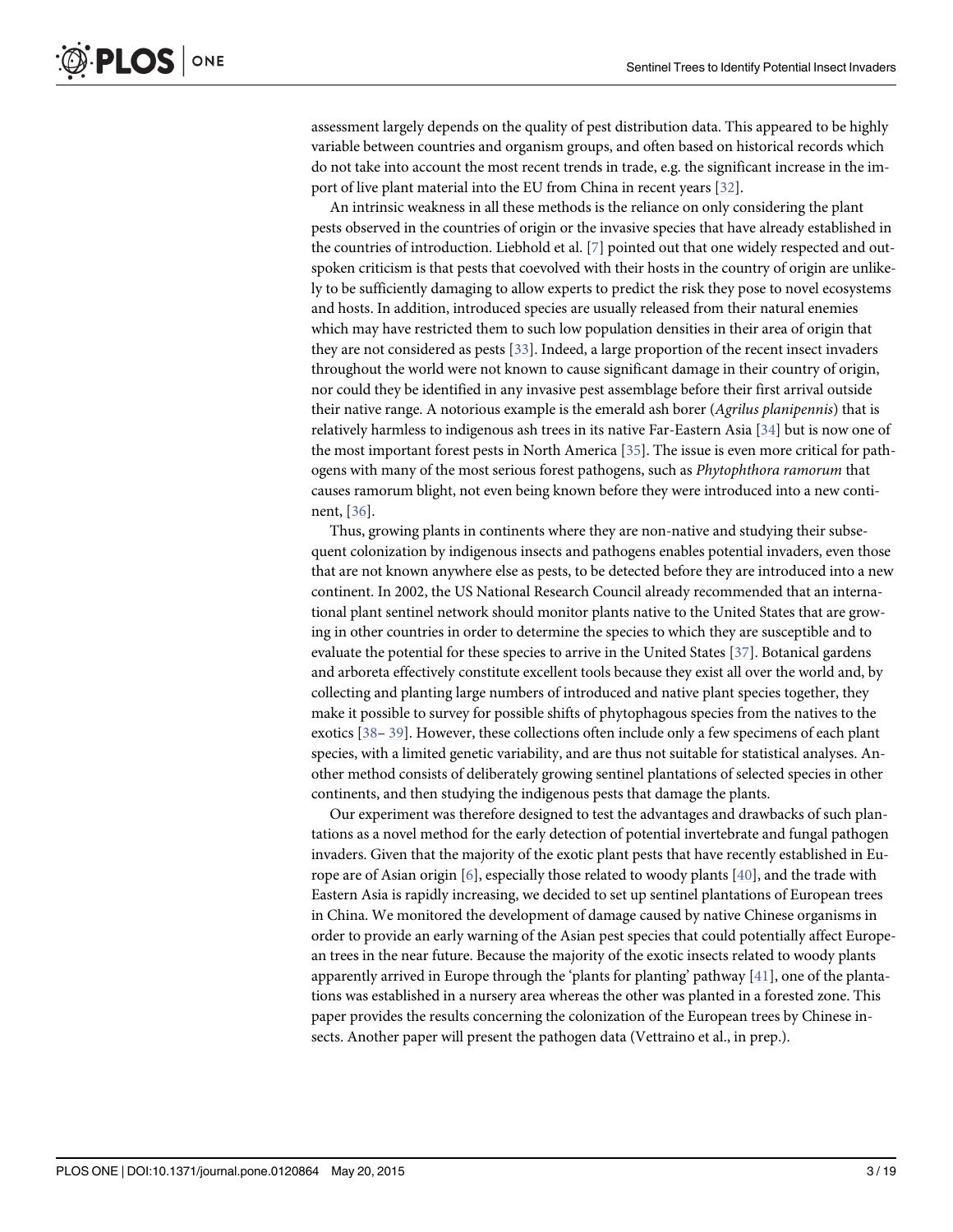# Materials and Methods

#### Establishment of the sentinel plots

Seven species of widely distributed Mediterranean European and temperate trees were used for sentinel plantings in China. These species have been previously exported, unfrequently to China. They consisted of five broadleaved species, four in the family Fagaceae (three oaks: Quercus petraea [Mattuschka] Liebl., Q. suber L., and Q. ilex L and European beech, Fagus sylvatica L.) and one in the family Corylaceae (hornbeam, Carpinus betulus L.). Two conifer species were also included: silver fir (Abies alba, Miller of the family Pinaceae) and evergreen cypress (Cupressus sempervirens L. of the family Cupressaceae). No pines (Pinus spp.) could be planted because they are prohibited under the Chinese Animal and Plant Quarantine and Inspection Regulations. Two sentinel tree trials were established at locations ca. 1200 km apart. In order to study the possible association with the plants for planting pathway, the first plot was set up in a suburban nursery area in Xiaotangshan town, Changping district (40.146239N; 116.451817E; 37m elevation), approximately 20 km northeast of central Beijing. A number of native conifer (Pinus, Juniperus, Thuja) and broadleaved tree species such as Ailanthus, Tilia, Robinia, Populus and Salix are grown in surrounding nurseries. The second plot was established near Fuyang (30,003333 N; 119,799722 E; 110 m elevation), ca. 40 km southwest of Hangzhou (Zhejiang province, Eastern China), in a small farm completely surrounded by a mixed conifer and broadleaved forest composed of Pinus massoniana, Cunninghamia lanceolata, various species of Fagaceae and bamboos. The surrounding environment also included field crops, especially rice. The seedlings were planted at both locations with the agreement of the land owners. No more specific permissions were required as these field studies did not involve endangered or protected species.

The Beijing site was planted in May 2007 with four of the European species: Quercus suber, Q. ilex, Abies alba and Cupressus sempervirens. The Fuyang site was planted in May 2008 with the seven species listed above. A total of 100 seedlings were planted per tree species and per site making a total of 1100 seedlings. The seedlings originated from French commercial nurseries. Before export to China, they were individually submitted to thorough phytosanitary inspections by quarantine services to ensure the absence of any insect or pathogen damage, and an additional insecticide and fungicide treatment was applied. The seedlings were exported barerooted except for the conifers whose roots were coated with perlite, this growing medium having been checked beforehand and authorized by the National Quarantine Bureau of China. When they arrived in China, they were held for inspection at a quarantine facility in Shanghai for nearly 4 weeks before their release was permitted. The seedlings were immediately planted after being allowed to enter China. The plantings were carried out by students of the Institute of Zoology of the Chinese Academy of Sciences at Beijing and by local farmers at Fuyang. At the latter site, the soil had been treated with insecticide prior to plantation in order to eliminate insect larvae. The initial height of the seedlings was ca. 1–1.5 m with a trunk diameter of 1.0– 1.5 cm at the soil level, depending on the tree species. At each site, they were planted at a distance of 50 cm from each other in 4 blocks of 25 seedlings per species. The location of each block in the plot was assigned so that two blocks of the same tree species were not contiguous. The seedlings were watered when planted, but no additional treatments (e.g., fertilization) were applied. All the seedlings were individually identified with waterproof plastic tags.

### Survey of the colonization of European trees by Chinese insects

The Beijing trial was visited every month from May to October from 2007 to 2011, and at Fuyang every two weeks during the same months from 2008 to 2011. Each visit consisted of an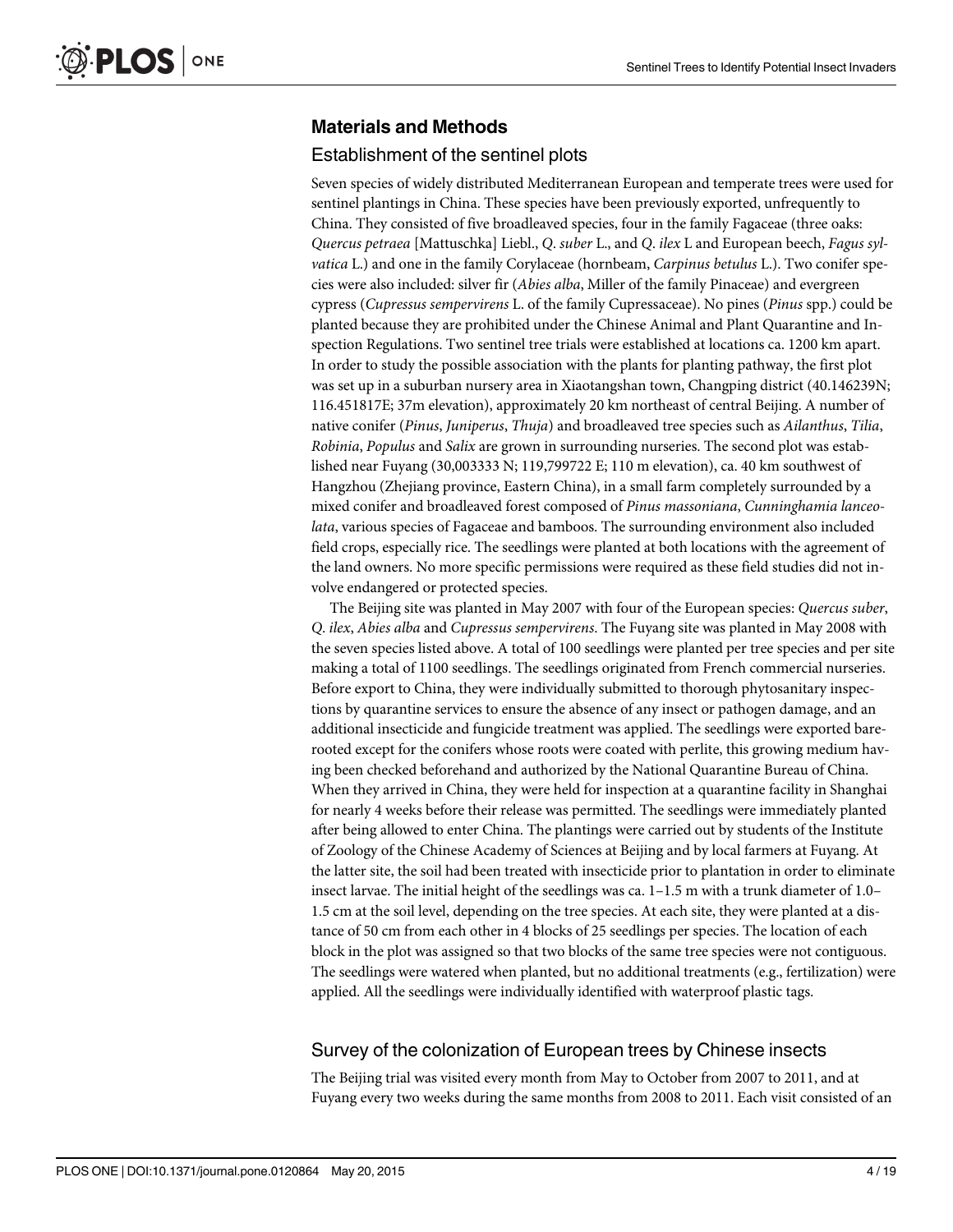<span id="page-4-0"></span>individual examination of all seedlings for the presence of phytophagous insects and/or damage. Each seedling was then beaten over a collecting sheet in order to detach and collect the organisms present. The total numbers of insects collected per tree species were then compared between the two plots using a Student's t test after assessment of the normality of the distribution (Statistix 9.0).

A new damage morphotype was defined whenever a new type of damage was observed on a leaf, bud, branch or stem, and recorded in a photograph. The percentage of leaves affected per morphotype was assessed for each seedling as well as the total foliar damage considering that a leaf could present multiple damage morphotypes. The amount of damage on the other organs of the seedlings was simply counted. Any seedlings found dead were systematically removed and the roots examined for the presence of insect larvae or other organisms. The percentage of dead seedlings per block and the total foliar damage was then compared between tree species within each plot. Because these variables did not follow a normal distribution (as shown by the Kolmogorov–Smirnov test), the comparisons were computed using a non-parametric Kruskall-Wallis test followed by an all-pairwise comparaisons of mean ranks at  $\alpha$  = 0.05 (Statistix 9.0).

Damage morphotypes were tentatively attributed to insect species by both visual observation and rearing. When adult insects were observed on seedlings, the apparent damage caused was recorded. These insects were then stored in 95°alcohol for further genetic analyses. The larvae found on seedlings were divided into two lots whenever there were more than two individuals of the same morphological characteristics. Larvae in the first lot were tentatively reared to adults in situ by enclosing them individually into a gauze bag together with the affected part of the plant. Their development status and the subsequent damage (number of attacked leaves, damage patterns) was recorded every 15 days. The other half of the individuals was preserved in 95° alcohol.

At the end of the experiment in autumn 2011, all the surviving seedlings at both sites were dug up and burnt because the local owners were reluctant to keep these European trees on their land.

# Insect identification

The adults collected were sent for morphological identification to Chinese taxonomists, and if necessary to specialists elsewhere. Since in most cases it was impossible to identify the larvae collected due to the absence of taxonomic keys, they were first assigned to morphospecies and then systematically subjected to molecular analyses using the mtDNA barcode gene in order to compare them with the existing barcode datasets.

Whole genomic DNA was extracted from individual specimens using a Nucleospin Tissue XS Kit (Macherey-Nagel, Düren, Germany). Identification was done by amplifying a 658 bp fragment of the mitochondrial gene (mtDNA) cytochrome oxidase c subunit 1 (COI) with the polymerase chain reaction (PCR). Reactions were performed in 25 μl volumes containing 2 μl of DNA template (concentration around  $50$ ng/ $\mu$ l), 1x PCR Buffer with 1,5mM MgCl<sub>2</sub> (Qiagen, Hilden, Germany), 0,5 mM additional MgCl<sub>2</sub>, 100 μM of each dNTP, 2,5 U Taq DNA polymerase from Taq PCR Core Kit (Qiagen, Hilden, Germany), and 200 nM each of the primers LCO1490 (5'-GGTCAACAAATCATAAAGATATTGG-3') and HCO2198 (5'-TAAACTT CAGGGTGACCAAAAAATCA-3') [\[42](#page-18-0)]. PCR was carried out using a 2720 Thermal Cycler (Applied Biosystems, Foster City, California, USA) with the following settings: 3 min at 94°C; followed by five cycles of 30 s at 94°C, 40 s at 45°C, and 1 min at 72°C; followed by a further 35 cycles of 30 s at 94°C, 40 s at 51°C, and 1 min at 72°C; a final extension of 10 min at 72°C and 1 min at 25°C. Successful amplification was confirmed by agarose gel electrophoresis and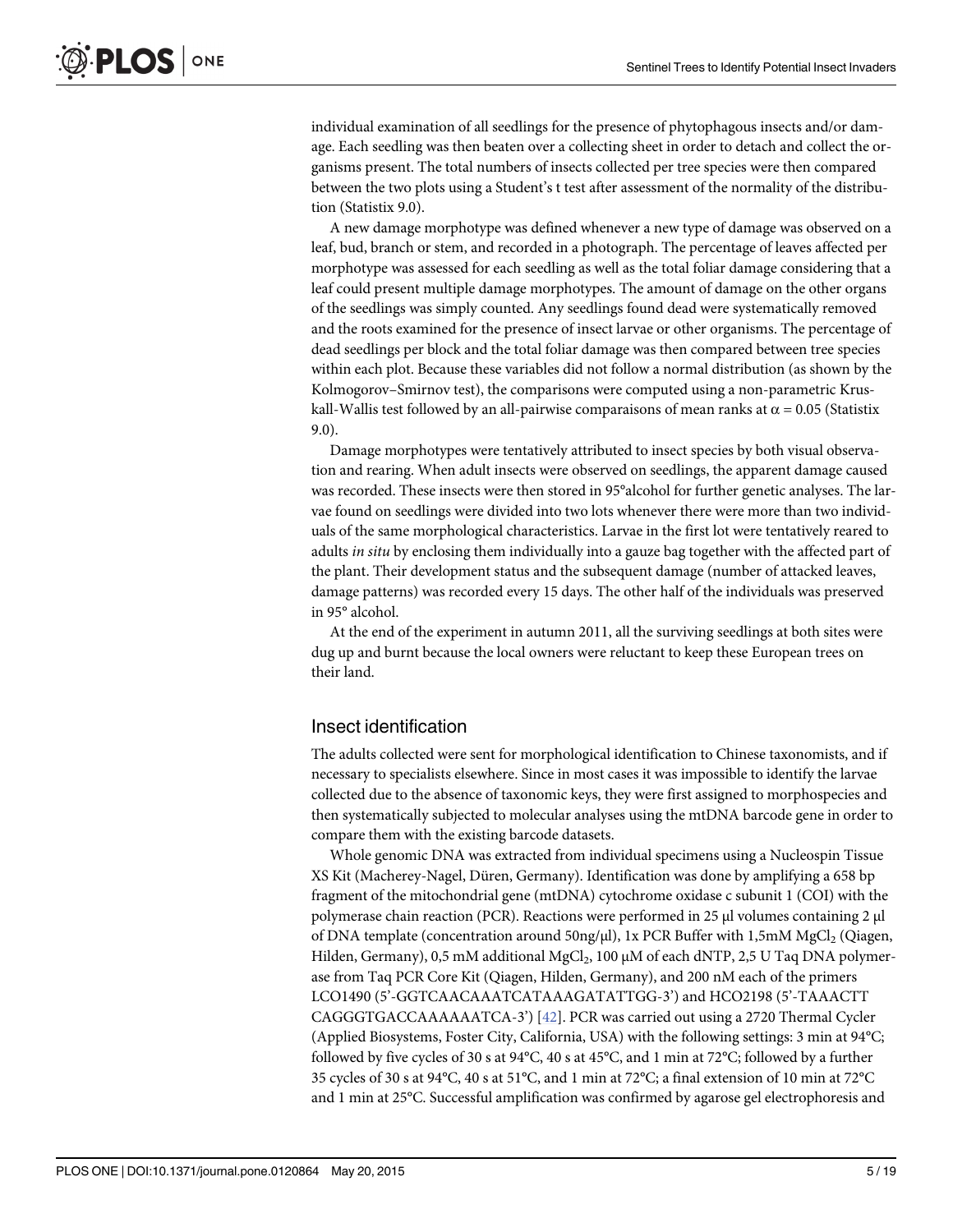<span id="page-5-0"></span>PCR products were subsequently cleaned by using a Nucleospin Gel and PCR Clean-up Kit (Macherey-Nagel, Düren, Germany). PCR fragments were then sequenced in both directions using the ABI Prism BigDye Terminator v3.1 Cycle Sequencing Kit (Applied Biosystems, Foster City, California, USA). Sequencing reactions were purified by ethanol precipitation, loaded on a 3500 Genetic Analyzer (Applied Biosystems, Foster City, California, USA) and analyzed with Sequencing Analysis v5.4 software. Sequences were corrected in BioEdit 7.0.9.0 [\[43\]](#page-18-0) and primers sequences were removed from the analysis. COI sequences were translated by using the EMBOSS-Transeq website [\(http://www.ebi.ac.uk/Tools/emboss/transeq/index.html](http://www.ebi.ac.uk/Tools/emboss/transeq/index.html)) to confirm the absence of nuclear pseudogenes  $[44]$  $[44]$ . The sequences were compared with the data in the BOLDSYSTEMS databases [\(http://www.barcodinglife.com/](http://www.barcodinglife.com/)) and with the search BLAST n available on NCBI (<http://blast.ncbi.nlm.nih.gov/>). The sequences analyzed in this study were deposited in GenBank [accession numbers KP662045 à KP662072].

# **Results**

#### Damage to tree species

Most seedlings (ca. 95%) survived the first year following the planting. However, a high mortality then occurred at both sites with significant differences in survival between the tree species ( $Fig 1$ ; Kruskall-Wallis test; Beijing: F<sub>3, 12</sub> = 15.76, P < 0.001; Fuyang: F<sub>6, 21</sub> = 11.12; P < 0.001). In November 2010, after three years of experiments, only 99 seedlings out of the 400 initially planted survived in Beijing. Almost all the conifers were dead (2 Abies and 2 Cupressus survived) but ca. 50% of the Quercus spp. (52% Q. ilex and. 45% Q. suber) were still alive. At the same date, only



Fig 1. Seedling mortality per tree species observed in October 2010 at Beijing and Fuyang. Bars correspond to the mean mortality (± standard error) recorded per block of 25 seedlings. Bars from the same plot headed by the same letter (Beijing in italics, Fuyang in plain) are not significantly different (Kruskall-Wallis test followed by all-pairwise comparisons of mean ranks at  $\alpha$  = 0.05). Carpinus betulus, Fagus sylvatica and Quercus petraea were not planted at the Beijing site. The Beijing plot was planted in 2007 and the Fuyang plot in 2008.

doi:10.1371/journal.pone.0120864.g001

PLOS ONE | DOI:10.1371/journal.pone.0120864 May 20, 2015 6 / 19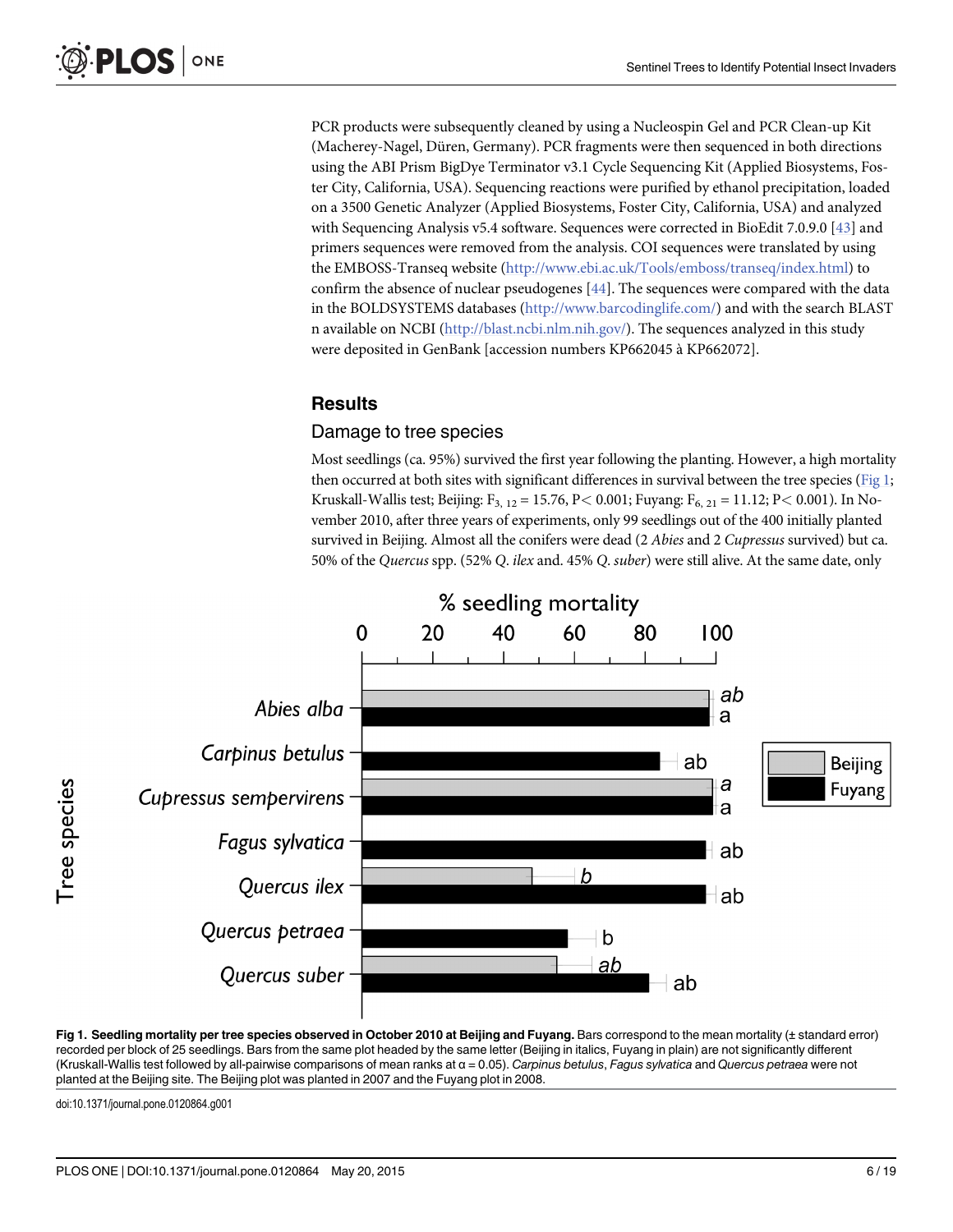<span id="page-6-0"></span>86 seedlings out of 700 survived at Fuyang two years after planting, a high survival rate only occurring in Q. petraea (42 seedlings/ 100). When removed, approximately one third (34%) of the dead seedlings in Fuyang showed damage by root-feeding larvae in the genus Holotrichia (Scarabaeidae) and there were no differences between tree species ( $\chi_{2=11.0; P=0.08}$ ). No root-feeding larval damage was observed in Beijing, Thus, seedling death could not be attributed in most cases to insect damage but more probably to abiotic factors such as a lack of water.

Foliar damage by insects was classified into 8 different damage morphotypes: 1. Needles turning brown (in conifers); 2. Mines on the leaf surface, 3. The leaf surface perforated with large, irregular holes; 4. The leaf with only large veins remaining; 5. The leaf edge chewed away in an arch shape; 6. The leaf with the lower parenchyma layer eaten away; 7. The leaf with insect-made tubes hanging on the underside; and, 8. The leaf rolled up into a tube. No galls were observed. The total foliar damage measured in autumn differed considerably according to the site and tree species ([Fig 2A\)](#page-8-0). At Fuyang, it was significantly more important on Quercus petraea ( $>$ 50% of the foliage on average but up to 85% on some individual seedlings) compared to other species [\(Fig 2A](#page-8-0) shows the values for 2010; Kruskall- Wallis test;  $F_{6, 237} = 19.86$ ; P< 0.001). These species differences were stable between years (data not shown). The most frequently observed damage was the peeling away of the underside of the leaf (morphotype 6), followed by the perforation of the leaf surface with a greater or lesser skeletonization (morphotypes 3 and 4; [Fig 2B](#page-8-0)). In Beijing, insect damage to the foliage was much less important  $\left( \langle 20\% \rangle \right)$  and did not differ between tree species ([Fig 2A](#page-8-0) showing the values for 2010; Kruskall-Wallis test;  $F_{3.98} = 1.12$ ; P = 0.346). Only a few damage morphotypes were observed ([Fig 2C](#page-8-0)). Foliage was mostly affected by damage morphotype 1 especially in Abies alba, which was probably caused by unidentified pathogens rather than insects.

# Insect colonization

A total of 596 insect specimens were collected during the whole survey (542 at Fuyang and 54 at Beijing). When the same four tree species are compared, the plants in the Fuyang trial had higher levels of colonization than in Beijing (total of 109 vs. 54 insect specimens; Student's t test;  $t = -4.70$ ;  $df = 3$ ;  $P = 0.018$ ). The insects belonged to a total of 104 species from 5 orders and 30 families ([Fig 3;](#page-8-0) a detailed list is in [S1 Table](#page-16-0)). The number of species observed in Fuyang (96 spp.) was far higher than in Beijing (8 spp.) and no species was observed at both locations. At Fuyang, the number of colonizing species was observed to increase linearly for the three first years but tended to a plateau in 2011 ( $Fig 4$ ). Quercus petraea, which hosted 71 insect species, was colonized much more than the other tree species ([Fig 5\)](#page-13-0).

With 100 observed species, defoliators largely dominated the insect colonizers. Four species were root feeders as larvae but their adults were also noticed to feed on the leaves of the European plants. No xylophagous species were observed in the stems and branches. The species that colonized foliage were primarily Lepidoptera larvae (37 morphospecies in 12 different families dominated by the Geometridae, Lymantriidae and Noctuidae), adult Coleoptera (32 species in 7 different families dominated by the leaf beetles—Chrysomelidae), leaf-eating Hemiptera bugs (28 species dominated by the Pentatomidae), and sawfly larvae in the family Tenthredinidae (2 spp.). The complete list is provided in [S1 Table](#page-16-0).

Direct observations in the field together with the rearing experiments made it possible to attribute the most common damage morphotypes to particular insect groups except for morphotypes 1 and 2. Slug sawfly larvae (Hymenoptera: Tenthredinidae) were observed to peel away the bottom parenchyma layer of the leaves (morphotype 6) whilst weevils (Coleoptera: Attelabidae) created cigar-like tubes (morphotype 8). Holes on the leaf edge (morphotype 5) were mostly due to feeding by adult chafers beetles of the Rutelidae and Scarabaeidae (Coleoptera)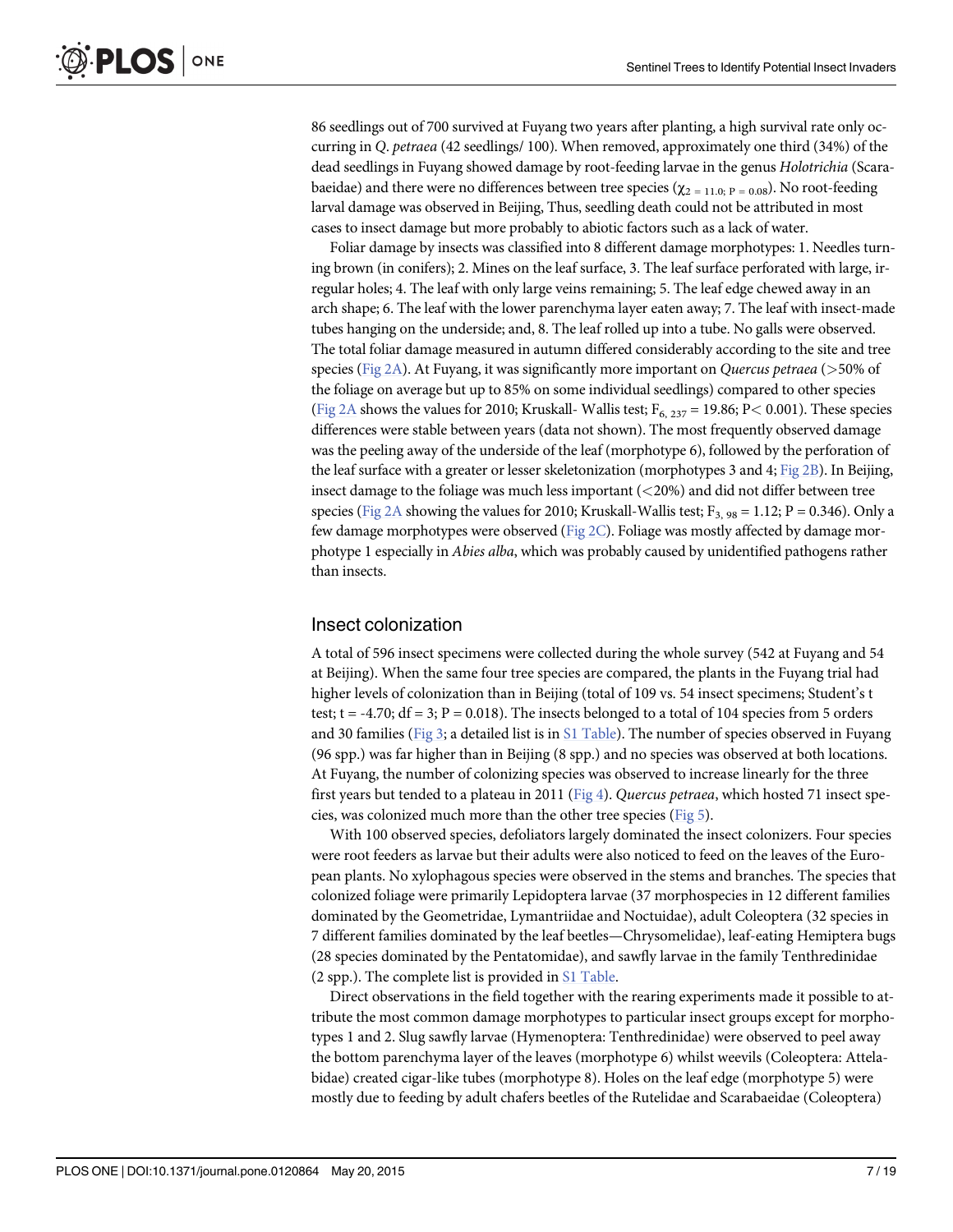

O PLOS ONE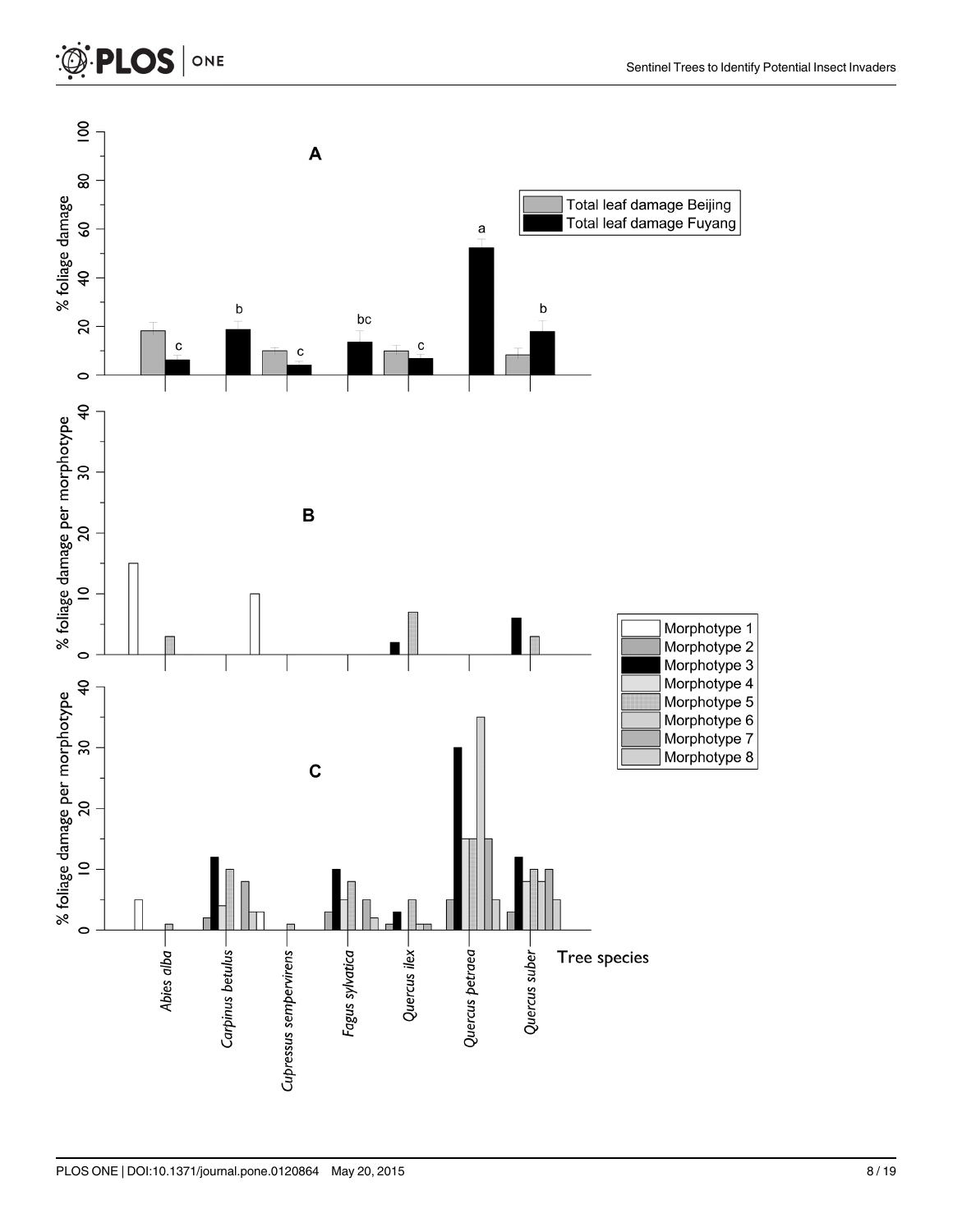[Fig 2. F](#page-6-0)oliage damage and damage morphotypes observed by late October 2010 at Beijing and Fuyang. A: total damage (± standard error; bars headed by the same letter are not significantly different; Kruskall-Wallis test followed by all-pairwise comparisons of mean ranks at  $\alpha$  = 0.05); B: relative importance of morphotype damage at Beijing; C: relative importance of morphotype damage at Fuyang. In B and C, several morphotypes can be observed on the same leaf, and summation of the morphotype damage could be higher than total damage. See text for the definition of the morphotypes. The Beijing plot was planted in 2007 and the Fuyang plot in 2008.

doi:10.1371/journal.pone.0120864.g002

<span id="page-8-0"></span>**PLOS I** 

ONE



[Fig 3. N](#page-6-0)umeric importance per family of the insect species that colonized the sentinel trees in China from 2007 to 2011. Species with more than 5 occurrences were observed on more than 5 seedlings during at least two different years. The Beijing plot was planted in 2007 and the Fuyang plot in 2008.

doi:10.1371/journal.pone.0120864.g003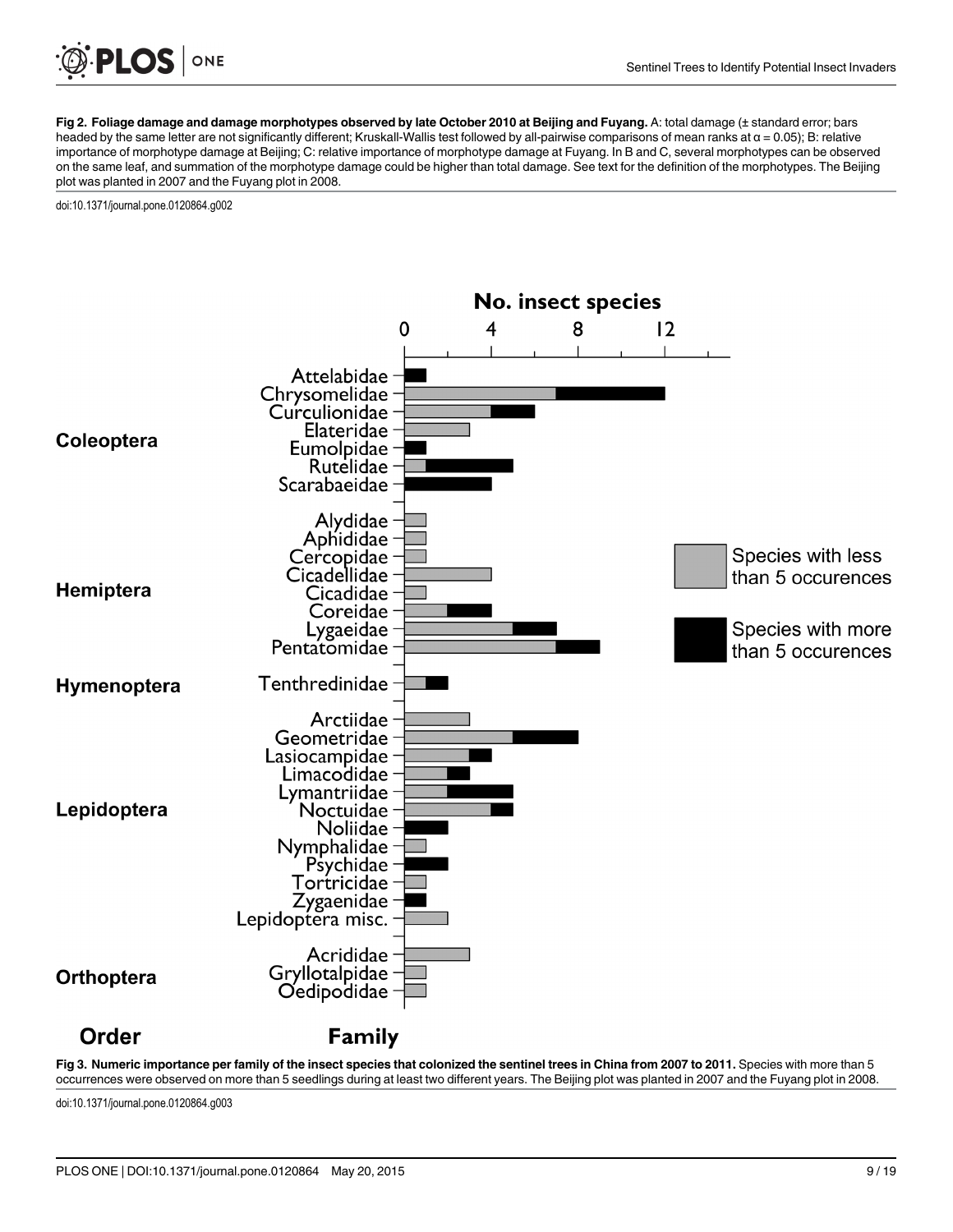<span id="page-9-0"></span>

[Fig 4. A](#page-6-0)nnual changes in the cumulative number of insect species recruited by European sentinel trees planted in Beijing and Fuyang from 2007 to 2011. The Beijing plot was planted in 2007 and the Fuyang plot in 2008.

doi:10.1371/journal.pone.0120864.g004

but also to adult weevils (Coleoptera: Curculionidae). Perforations of the leaf surface (morphotype 3) were mainly made by moth larvae in the families Limacodidae, Lymantriidae and Geometridae but also by leaf beetles (Coleoptera: Chrysomelidae). Morphotype 4 occurred when leaves were so severely damaged by these moth larvae that only the thickest veins remained.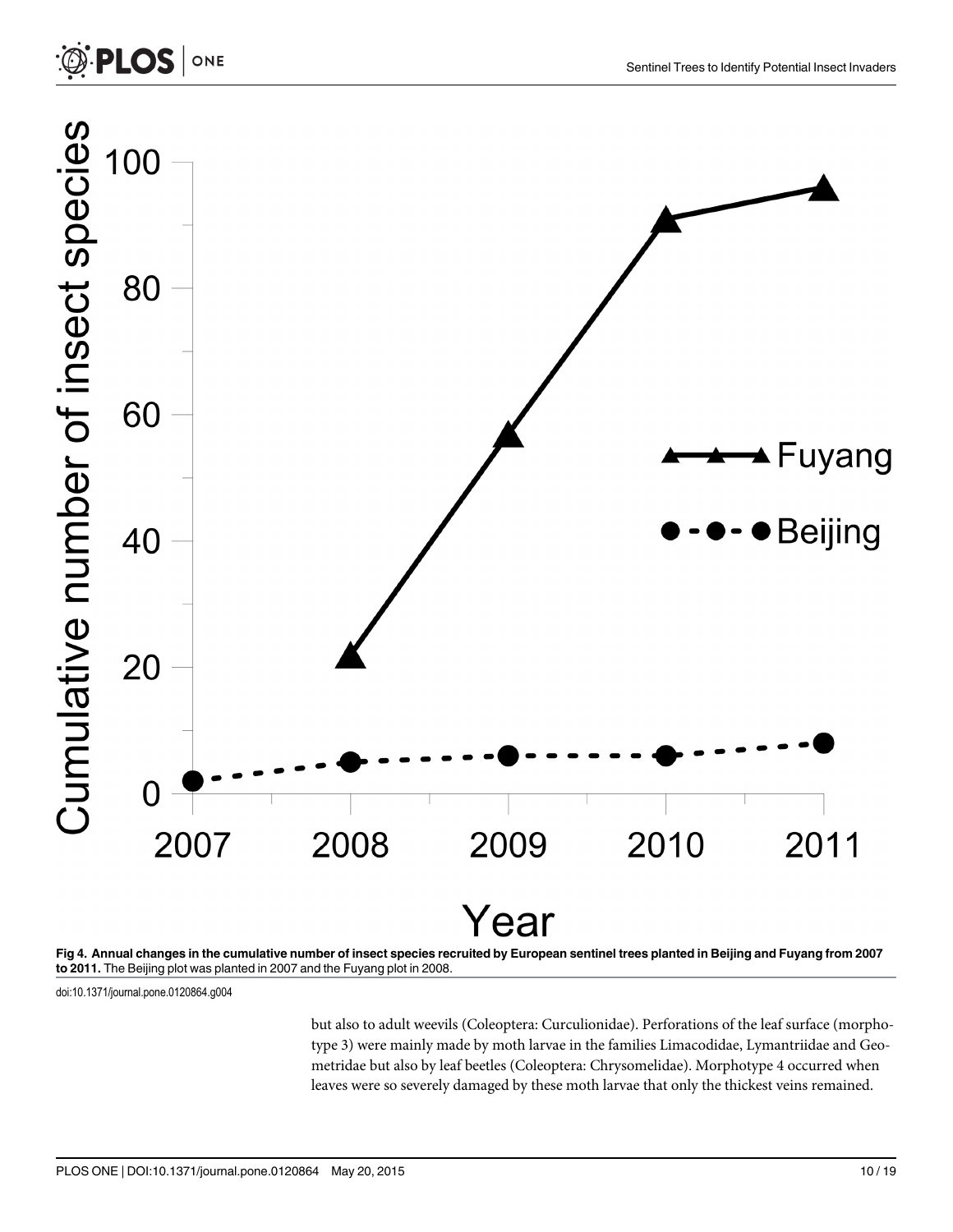<span id="page-10-0"></span>Tubes hanging on the underside of the leaf corresponded to bagworm cases (Lepidoptera: Psychidae) (Morphotype 7). The larvae of 13 morphospecies were successfully reared, and six species (5 Lepidoptera and one sawfly) completed their development on the European seedlings and emerged as adults.

A total of 38 species were observed on more than 5 seedlings in at least two different years. [Table 1](#page-11-0) gives details of these colonization events including the development stage (adult, larva or pupa) in which they were observed in the plots. These species include adult Coleoptera (17 species including 5 Chrysomelidae, 4 Rutelidae and 4 Scarabaeidae), Lepidoptera larvae (14 species with 3 Geometridae and 3 Lymantriidae), Hemiptera true bugs (6 species of which 2 were Coreidae and 2 were Pentatomidae), and a sawfly hymenopteran. They were mostly ob-served on Q. petraea but also to a lesser extent on Q. suber and Carpinus betulus ([Fig 5](#page-13-0)). The species with  $>$ 15 observations included a slug sawfly in the genus *Caliroa*, a bagworm moth in the genus Pteroma, two root-feeding scarabs in the genus Holotrichia with adults feeding on leaves, an attelabid cigar-forming beetle in the genus Compsapoderus, an alticine leaf beetle, and a coreid true bug, Rhopalus sapporensis. Two of these species, the Caliroa slug sawfly and the Pteroma bagworm moth reached high levels of abundance, with more than 50 seedlings colonized during a year.

# Insect identification

Only a small proportion of the insects collected could be directly identified to species using classical taxonomy (22 out of 104 species; i.e. 21.1%). The sequencing of morphospecies using the 'barcode' gene suggested a specific identity for 5 more organisms with a match of at least 99% in the barcode database. Their identification was then confirmed from the relevant literature. The sequencing of all the lepidopteran larvae and pupae provided 5 species identities (match >99%), 13 genus identities (match between 98% and 97%), and 18 family identities (match >95%). However, the families of 2 Lepidoptera larvae were unknown (match <90%). In total, 27 of the 104 morphospecies were identified to the species (26.0%), and 25 to the genus level (24.0%). These percentages were higher in the species that had more than 5 colonization events, with 19 identified to species (50.0%) and 14 to the genus level (36.8%; [Table 1\)](#page-11-0).

Of the species identified, only a few were found to have originated with certainty from forest trees or woody plants (6 spp.), and none from direct relatives of European trees (e.g. Fagaceae for Quercus spp.). However, the large number of specimens unidentified to the species level prevents any definite conclusions. Of the 38 species with more than 5 colonization events, at least 26 appeared to be either polyphagous or to have switched from agricultural crops or fruit trees [\(Table 1\)](#page-11-0).

# **Discussion**

Our sentinel tree plantings in China supplied a new list of Asian insects potentially threatening European trees. Almost all of these species have never been intercepted by the European quarantine services, nor have they previously been considered as potential threats for introduction to other continents because reports of damage have been limited, or sometimes unknown in their native Chinese range. Although at least six species were shown to be capable of developing to adults when reared on the European seedlings, neither the ability to complete larval development on these new hosts, nor the consequences for their subsequent reproductive success could not be systematically tested for all insect species. Caution has therefore to be taken when evaluating the results. Although a number of the observed insects were probably just incidental feeders on the European seedlings, the 38 species with more than five colonization events could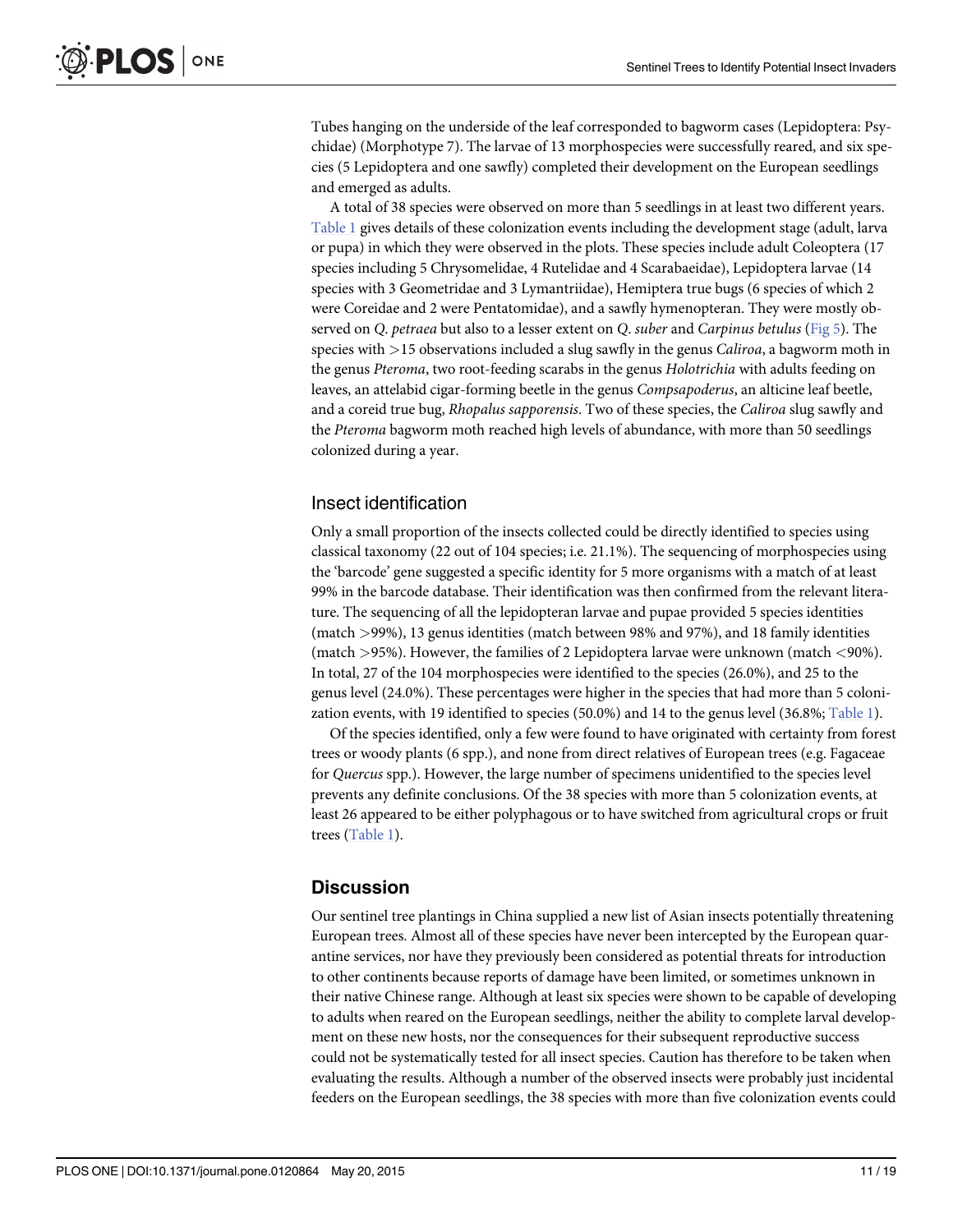<span id="page-11-0"></span>

|                     |                                                | Colonizing Chinese insect species |                       |                                                               |                      |                         |                           | European trees planted in China |                 |                          |                  | Plot sites |                   |
|---------------------|------------------------------------------------|-----------------------------------|-----------------------|---------------------------------------------------------------|----------------------|-------------------------|---------------------------|---------------------------------|-----------------|--------------------------|------------------|------------|-------------------|
| Occurrence          | Species                                        | Order                             | ≥<br>Fami             | Known host in<br>China                                        | <b>Abies</b><br>alba | Carpinus<br>betulus     | sempervirens<br>Cupressus | Fagus<br>sylvatica              | Quercus<br>ilex | Quercus<br>petraea       | Quercus<br>suber | Beijing    | Fuyang            |
| >15                 | Compsapoderus<br>continentalis<br>Legalov      | Coleoptera                        | Attelabidae           | $\sim$                                                        |                      | ⋖                       |                           | ⋖                               |                 | ⋖                        | ⋖                |            | $\times$          |
| >15                 | Altica cirsicola<br>Ohno                       | Coleoptera                        | Chrysomelidae         | Thistles                                                      |                      |                         | ⋖                         |                                 |                 |                          | $\prec$          | $\times$   |                   |
| >15                 | diomphalia Bates<br>Holotrichia                | Coleoptera                        | Scarabaeidae          | Ziziphus, Populus<br>Azadirachta<br>field crops,<br>Prosopis, |                      | $\overline{\mathbb{A}}$ | ┙                         | ┙                               | ┙               | V7                       |                  |            | $\times$          |
| >15                 | trichophora Fairm.<br>Holotrichia              | Coleoptera                        | baeidae<br>Scara      | Cinnamomum,<br>field crops,<br>Castenea<br>Sapium,            | ┙                    | N                       | ᆜ                         | ┙                               | ┙               | LΆ                       | ┙                |            | $\times$          |
| >15                 | (Matsumura)<br>sapporensis<br>Rhopalus         | Hemiptera                         | Coreidae              | Rice, field crops                                             |                      |                         |                           |                                 | $\prec$         | $\prec$                  |                  |            | $\times$          |
| >15                 | Caliroa sp                                     | Hymenoptera                       | redinidae<br>Tenth    | Forest and fruit<br>trees                                     |                      |                         |                           |                                 |                 | $\overline{\phantom{a}}$ |                  |            | $\times$          |
| $\frac{5}{1}$       | Pteroma nr<br>pendula                          | Lepidoptera                       | Psychidae             | Legume trees                                                  |                      | $\mathbb{A}$            |                           | ┙                               | ┙               | L/A                      | ┙                |            | $\pmb{\times}$    |
| $\frac{1}{2}$       | Lema coronata<br>Baly                          | Coleoptera                        | Chrysomelidae         | Commelina<br>communis                                         |                      |                         |                           |                                 |                 | ⋖                        |                  |            | $\times$          |
| $\frac{1}{2}$       | Geometridae sp1                                | Lepidoptera                       | Geometridae           | $\sim$                                                        |                      |                         |                           |                                 |                 | ┙                        | ᆜ                |            | $\times$ $\times$ |
| $\frac{0}{2}$       | Limacodiidae sp1                               | Lepidoptera                       | Limacodiidae          | ç.                                                            |                      |                         |                           |                                 |                 | $\overline{\phantom{a}}$ |                  |            |                   |
| ά<                  | Altica sp                                      | Coleoptera                        | Chrysomelidae         | Field crops                                                   |                      |                         |                           |                                 |                 |                          | ⋖                | $\times$   |                   |
| $\frac{1}{\lambda}$ | Lema diversa Baly                              | Coleoptera                        | Chrysomelidae         | Commelina<br>communis                                         |                      |                         |                           |                                 |                 | ⋖                        |                  |            | $\times$          |
| ά<                  | Nonarthra sp.                                  | Coleoptera                        | Chrysomelidae         | Beta, Rosa                                                    |                      |                         |                           |                                 |                 | ⋖                        |                  |            | $\times$          |
| $\frac{5}{2}$       | obconicus Chao<br>Calomycterus                 | Coleoptera                        | Curculionidae         | polyphagous<br>Field crops,                                   |                      |                         |                           |                                 |                 |                          | ⋖                |            | $\times$          |
| ά<                  | squameus Billberg<br>Echinocnemus              | Coleoptera                        | Curculionidae         | Field crops, rice                                             |                      |                         |                           |                                 |                 | ⋖                        |                  |            | $\times$          |
| λč                  | Basilepta fulvipes<br>(Motschulsky)            | Coleoptera                        | Eumolpidae            | Cerasus, Prunus<br>Pterocarya<br>Malus,                       |                      |                         |                           |                                 |                 | ⋖                        |                  |            | $\times$          |
| ά<                  | Anisoplia sp1                                  | Coleoptera                        | idae<br>Ruteli        | Field crops, fruit<br>trees                                   |                      | ⋖                       |                           |                                 |                 |                          |                  |            | $\times$          |
| ά                   | Anisoplia sp2                                  | Coleoptera                        | Rutelidae             | Field crops, fruit<br>trees                                   |                      |                         |                           |                                 |                 | ⋖                        |                  |            | $\times$          |
| άç                  | Motschulsky<br>corpulenta<br>Anomala           | Coleoptera                        | idae<br><b>Ruteli</b> | Field crops and<br>fruit trees,<br>Populus                    |                      |                         |                           |                                 |                 | ⋖                        |                  |            | $\pmb{\times}$    |
| ۵k                  | Mimela chinensis<br>Kirby                      | Coleoptera                        | Rutelidae             | Field crops, fruit<br>trees                                   |                      | ⋖                       |                           |                                 |                 | ⋖                        |                  |            | $\times$          |
| ά<                  | <i>parallela</i><br>Motschulsky<br>Holotrichia | Coleoptera                        | Scarabaeidae          | Ulmus, Populus,<br>Salix, field crops                         |                      | $\overline{\mathbb{A}}$ |                           |                                 |                 | L/A                      |                  |            | $\times$          |
|                     |                                                |                                   |                       |                                                               |                      |                         |                           |                                 |                 |                          |                  |            | (Continued)       |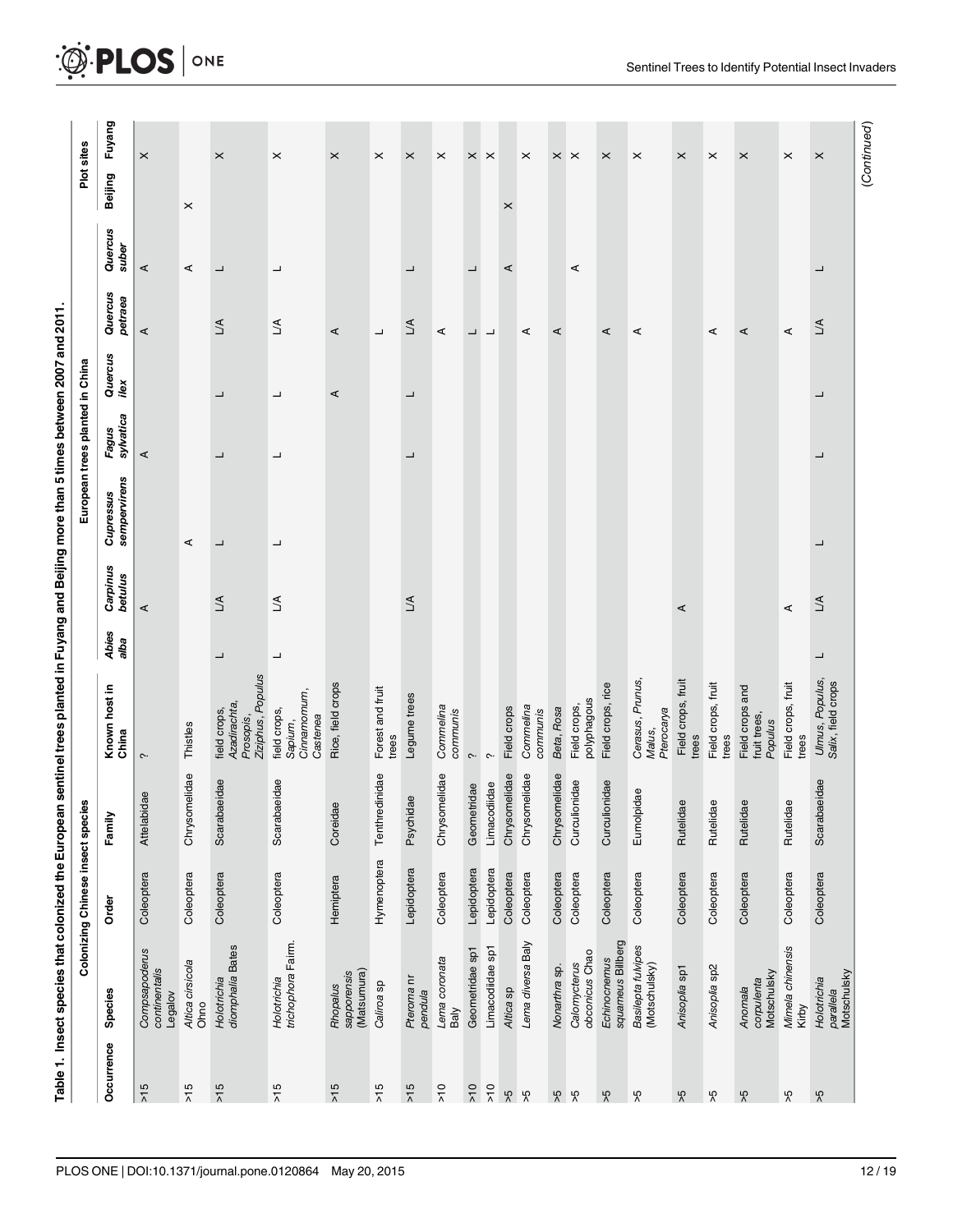| ç<br>ı |  |
|--------|--|

|               |                                                     | Colonizing Chinese insect speci | ΘS                 |                                                    |                          |                     |                           | European trees planted in China |                          |                         |                          | Plot sites |          |
|---------------|-----------------------------------------------------|---------------------------------|--------------------|----------------------------------------------------|--------------------------|---------------------|---------------------------|---------------------------------|--------------------------|-------------------------|--------------------------|------------|----------|
| Occurrence    | Species                                             | Order                           | Family             | Known host in<br>China                             | Abies<br>alba            | Carpinus<br>betulus | sempervirens<br>Cupressus | sylvatica<br>Fagus              | Quercus<br>ilex          | Quercus<br>petraea      | Quercus<br>suber         | Beijing    | Fuyang   |
| ပ္ပ           | Holotrichia titanus<br>Reitter                      | Coleoptera                      | Scarabaeidae       | Field crops                                        | $\overline{\phantom{a}}$ | $\leq$              | $\overline{\phantom{a}}$  | ┙                               | $\overline{\phantom{a}}$ | $\overline{\mathbb{A}}$ | ┙                        |            | $\times$ |
| $\frac{1}{2}$ | Cletus tenuis<br>Kiritshenko                        | Hemiptera                       | Coreidae           | Field crops, rice,<br>wheat, corn                  |                          | ⋖                   |                           |                                 |                          |                         |                          |            | $\times$ |
| ά<            | Pachybrachius sp.                                   | Hemiptera                       | Lygaeidae          | field crops                                        |                          |                     |                           |                                 | ⋖                        |                         |                          |            | ×        |
| ά<            | Pachygrontha sp.                                    | Hemiptera                       | Lygaeidae          | field crops                                        | ⋖                        |                     |                           |                                 |                          |                         |                          |            | $\times$ |
| ΥŐ            | baccarum L.<br>Dolycoris                            | Hemiptera                       | Pentatomidae       | field crops, fruit<br>trees                        |                          | ⋖                   |                           |                                 |                          |                         |                          |            | $\times$ |
| Ϋ́            | Eysarcoris guttiger<br>Thunberg                     | Hemiptera                       | Pentatomidae       | field crops                                        |                          | ⋖                   |                           |                                 |                          | ⋖                       |                          |            | $\times$ |
| ά<            | Geometridae sp2                                     | Lepidoptera                     | Geometridae        | م.                                                 |                          |                     |                           | ┙                               |                          |                         |                          |            | $\times$ |
| $\frac{5}{2}$ | Hyposidra sp.                                       | Lepidoptera                     | Geometridae        | $\sim$                                             |                          |                     |                           |                                 |                          | ┙                       | ┙                        |            | $\times$ |
|               | Trabala vishnou<br>(Lefèbvre)                       | Lepidoptera                     | Lasiocampidae      | Quercus, Malus<br>Castanea,<br>Juglans,            |                          |                     |                           |                                 |                          | ┙                       | $\overline{\phantom{0}}$ |            | $\times$ |
| ΥŐ            | Cifuna sp. nr.<br>locuples                          | Lepidoptera                     | Lymantriidae       | Field crops<br>(Lythrum<br>salicaria)              |                          |                     |                           |                                 |                          | ┙                       | ┙                        |            | $\times$ |
| λý            | Locharna sp                                         | Lepidoptera                     | triidae<br>Lymant  | Cinnamomum,<br>legume trees<br>Rosaceae,<br>Morus, |                          | $\mathtt{a}$        |                           |                                 |                          | $\mathtt{a}$            | $\mathtt{a}$             |            | $\times$ |
| $\frac{1}{2}$ | Olene sp.                                           | Lepidoptera                     | Lymantriidae       | Populus, Salix<br>Pauwlonia,<br>Malus              |                          |                     |                           |                                 |                          | ┙                       |                          |            | $\times$ |
| λŃ            | Acronicta rumicis<br>(L.)                           | Lepidoptera                     | Noctuidae          | Pyrus, Malus,<br>Amygdalus,<br>Polygonum<br>Rumex, |                          |                     |                           |                                 |                          | ┙                       |                          |            | $\times$ |
| ٩Ń            | Nola sp                                             | Lepidoptera                     | Nolidae            | Punica                                             |                          |                     |                           |                                 |                          | ┙                       | ┙                        |            | $\times$ |
| ά<            | Manoba sp                                           | Lepidoptera                     | Nolidae            | Punica                                             |                          |                     |                           |                                 |                          | ┙                       |                          |            | $\times$ |
| $\frac{5}{5}$ | Psychidae sp                                        | Lepidoptera                     | Psychidae          | ç.                                                 |                          | ┙                   |                           |                                 |                          |                         |                          |            | $\times$ |
| ယ္ဂ်          | Zygaenidae sp                                       | Lepidoptera                     | <b>Zygaeneidae</b> | $\sim$                                             |                          | ┙                   |                           |                                 |                          | ┙                       |                          |            | $\times$ |
|               | Insect stage: A: Adult; L: larva; P: pupae; E: eggs |                                 |                    |                                                    |                          |                     |                           |                                 |                          |                         |                          |            |          |
|               | doi:10.1371/journal.pone.0120864.t001               |                                 |                    |                                                    |                          |                     |                           |                                 |                          |                         |                          |            |          |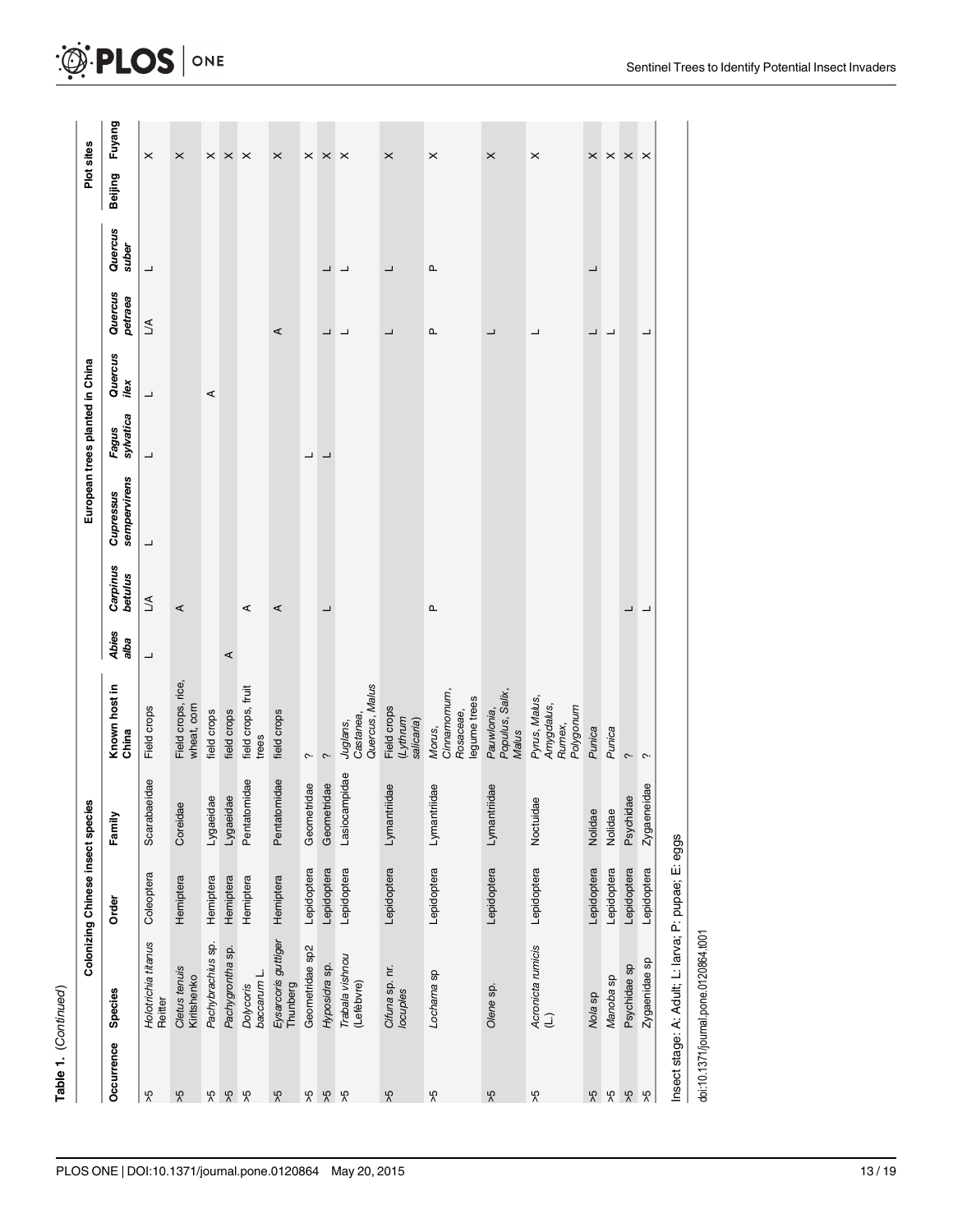



doi:10.1371/journal.pone.0120864.g005

<span id="page-13-0"></span>**PLOS** I

ONE

be considered as being capable of switching to European trees if introduced to Europe. Of these 38 insect species, seven were frequently observed (more than 15 records) on the seedlings.

These seven species include two species of white grubs in the genus Holotrichia, whose larvae feed on roots and are capable of killing seedlings. Heavy damage by Holotrichia spp. has been reported on groundnuts as well as other commercial crops such as potato, pea and maize in India  $[45]$  $[45]$  $[45]$  but also on bamboos (Bambusa spp.)  $[46]$ . The larvae (bagworms) of a species of Psychid moth, Pteroma nr. pendula, were capable of defoliating the seedlings of all the tested broadleaved trees. Species in this genus are usually polyphagous on a wide range of legume trees and palms [[47](#page-18-0)], and outbreaks of Pteroma have been reported in Malaysia on Acacia mangium and oil palm, *Elaeis guineensis* [[48](#page-18-0)]. Similarly, the larvae of a tenthredinid slug sawfly, Caliroa sp., peeled away most of the leaf undersurface of a large number of seedlings of Q. petraea. Species in the genus Caliroa, e.g. C. matsumotonis, are usually found on fruit trees such plum, pear and peach [\[49\]](#page-18-0). A leaf-rolling weevil, Compsapoderus continentalis, was very abundant and caused considerable defoliation each year, especially on Q. petraea but also on Q. suber, F. sylvatica and C. betulus. It has only been recently described from China and Korea [\[50](#page-18-0)] and no data are available on its biology and host plants as yet. The adults of the alticine leaf beetle Altica cirsicola, which was frequently observed in Beijing on Q. suber and C.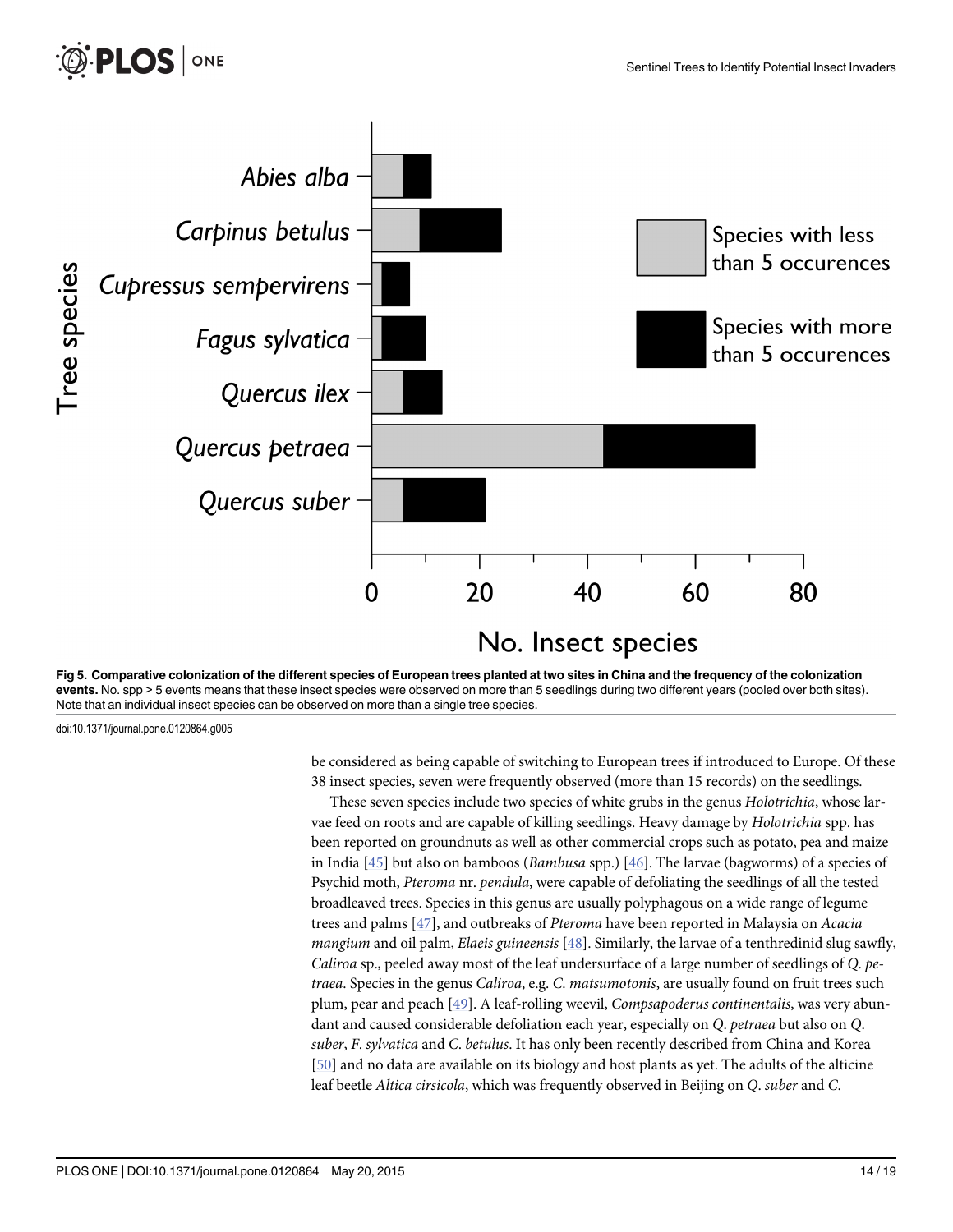<span id="page-14-0"></span>sempervirens, are known to develop on thistles, Cirsium spp. [[51](#page-18-0)]. The seventh species, a coreid true bug, Rhopalus sapporensis (syn. Aeschyntelus sparsus), whose adults fed regularly on leaves of Quercus spp has been previously recorded as a pest of rice in Korea [\[52\]](#page-18-0) and of tobacco in China [[53\]](#page-18-0). Such species would have probably not appeared using the different types of clustering methods proposed to identify species at risk [[29](#page-17-0), [32](#page-17-0)] because these methods rely on distribution data for known invasive species and major pests whereas most insects observed in the experiment were not previously considered as pests in China nor invasive elsewhere.

The likelihood of introduction to Europe is however considerably different between the seven insect species. Holotrichia grubs are unlikely to be introduced because the plant trade is usually based on bare rooted seedlings without soil, and their large adults are very conspicuous. In contrast, Pteroma bagworms and Caliroa slug sawflies, which may overwinter inconspicuously as eggs on twigs and branches, constitute real threats if we take into account their capability for defoliation. A sawfly recently introduced from Eastern Asia, Aproceros leucopoda, has spread all over Central Europe in a few years since its first observation in 2003 and it is seriously defoliating elm (Ulmus spp.) stands [\[54\]](#page-18-0). Preliminary host screening tests under quarantine conditions in France also confirmed that Pteroma nr. pendula can easily develop on the foliage of most European broadleaved trees, e.g. Quercus, Acer and Populus, with several generations per year causing a rapid and severe defoliation of the plants tested (O. Denux, unpublished observations).

There was no overlap in the insect fauna observed on the European seedlings between the two plantations, although this was not surprising given the distance between them and the different environments in which they were set up. The limited colonization of the Beijing plot, which was planted within a nursery production site, was somewhat reassuring because it may indicate that phytosanitary measures applied in the surrounding plots could have affected pest presence, and thus have limited the pool of pest specimens that would be candidates for transportation by the nursery plant trade. By contrast, judging by the species identifications that have been made, the extensive colonization of the Fuyang plot appeared to have mostly been caused by pests of agricultural crops rather than forest trees even though the plot was set up in a forested environment. The absence in the vicinity of native tree species congeneric to the European ones may be an explanation since it is well known that alien plants that have congeneric natives in the region they are introduced tend to recruit herbivores more rapidly than those without congeneric natives, the herbivores mostly switching from the congeneric natives [[38](#page-18-0), [55,](#page-18-0) [56\]](#page-18-0). In addition, this pattern is likely to be related to the high degree of polyphagy exhibited by a number of crop pests attracted to the European trees in Fuyang.

Although the potential to use sentinel plants to identify possible insect threats is promising, several problems with this method must be pointed out. A major one is the difficulty of taxonomic identification since a large proportion of the collected specimens are larvae for which identification keys do not exist in most groups. Rearing larvae to adults is usually complicated because of limitations in food availability, particularly because the sentinel plants need to be preserved. In addition, some species could still be unknown to science; e.g. the weevil Compsapoderus continentalis was only described in 2007 [\[50](#page-18-0)]. A systematic molecular analysis of all collected specimens could also be used in taxonomic identification of immature stages given that data from established barcodes datasets are steadily increasing and becoming more accepted by biosecurity agencies [\[57\]](#page-18-0). However, such molecular analyses revealed considerable limitations in our work because the development of reference molecular databases is, as yet, unequal between taxonomic groups. DNA barcodes enabled identifications to the species level with certainty for only a few moth larvae. It was generally sufficient to identify moth and sawfly specimens to genus but not for all true bugs and leaf beetles.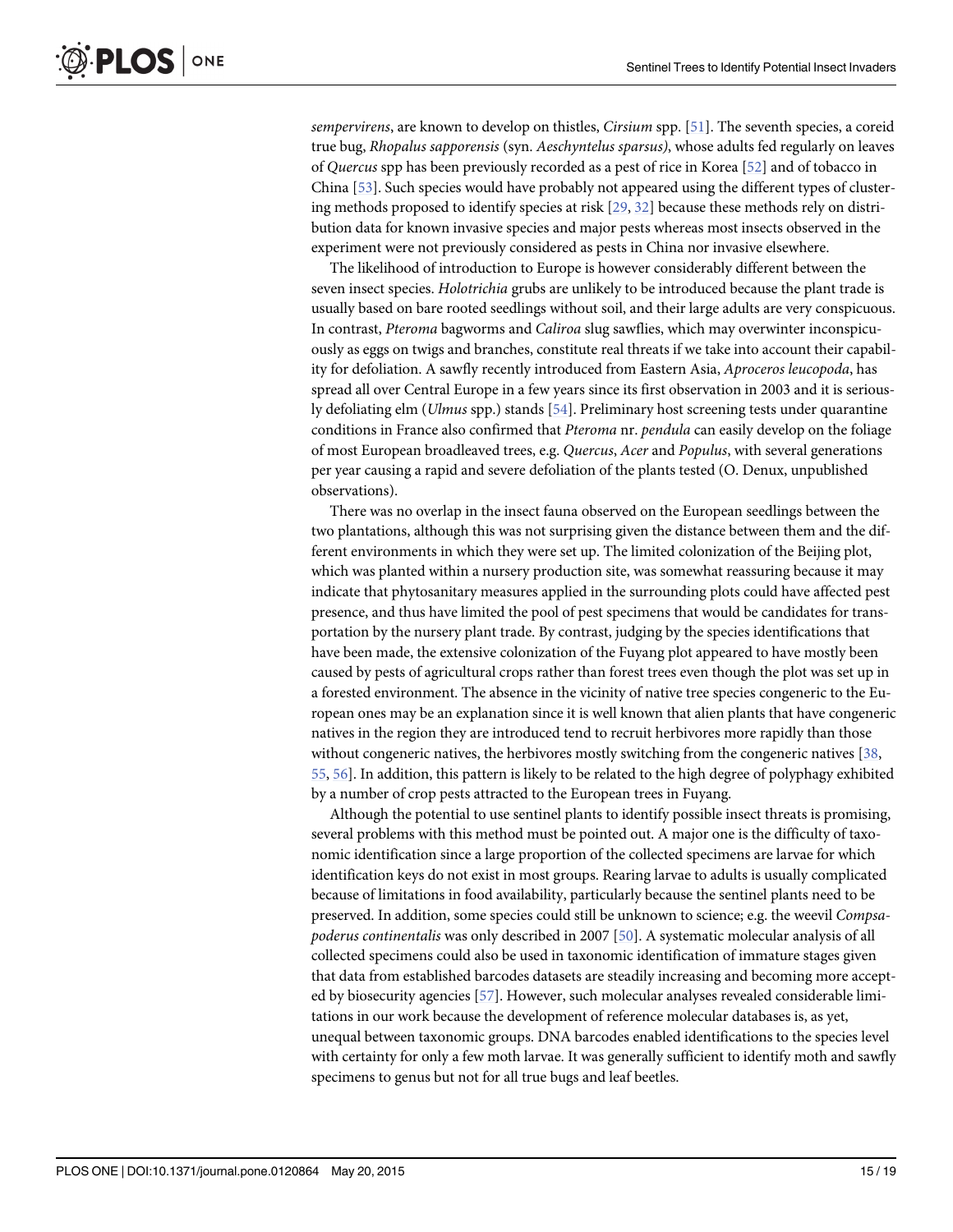<span id="page-15-0"></span>All except four root-damaging species were foliage feeders. This is directly related to the design of the experiment that only studied seedlings up to the  $5<sup>th</sup>$  year of growth at most. Thus, unless the plantations are maintained long enough to obtain mature trees, these sentinel trees are mainly suitable for screening pests of seedlings and young trees, which mostly consist of foliar or root-feeding organisms. Thus, the method is not appropriate for bark and wood borers or fruit/cone pests which develop on larger trees.

The precise way in which seedlings recover following translocation is of major concern because it is still not understood whether the insect attraction to sentinel trees was related to stress following planting. In fact, seedling mortality began to show up the year after translocations but remained limited at that time and a significant mortality only began to be observed during the second year of the experiment. The reasons for this high mortality could not be determined with certainty, and may be due to abiotic factors. The important and repeated foliar damage, by both insects and pathogens on *Quercus petraea* at Fuyang, as well as pathogen damage on Abies alba at Beijing, probably affected seedling growth and survival but cannot be responsible for the high mortality observed in species such as Cupressus sempervirens and Q. ilex, which had little defoliation at both sites. Climatic factors are likely to be involved in Beijing due to the unusually severe cold and snowy winter of 2010 but winter mortality also occurred at Fuyang. However, the conditions of importation in Fuyang constituted a major problem because the seedlings had been stored without watering for several weeks under quarantine conditions before being planted. It is likely that these conditions have seriously affected the acclimatization and survival of the seedlings in the new environment.

Another major problem with the sentinel tree method is logistical. Authorizations for planting European trees in China were very difficult to obtain and administrative hurdles delayed the first plantation in such a way that many trees died and new shipments and plantations had to be organized. Although the areas for the sentinel plantations were primarily defined by climate matching with European regions, it proved impossible to plant the sentinels as planned because of administrative reasons. Indeed, importations of such exotic plants are already forbidden in many countries and will increasingly be banned in the future. Therefore, new plantations are likely to be made with seedlings grown from seeds in the country of planting and this will further increase the duration of the project. The planting of sentinel trees thus requires both long-term funding, strong local links and reliable collaborators.

An alternative method is based on arboretum surveys, which can rely on a worldwide network of arboreta, botanical gardens and nurseries where a large number of foreign plants are planted in continents different from those where they are native [[37](#page-17-0), [39](#page-18-0)]. Groenteman et al. [\[58](#page-18-0)] thus sampled New Zealand tree species planted in botanical gardens and arboreta of California in order to check their possible colonization by invasive Hemiptera and their associated phytopathogenic bacteria, both of which are not yet present in New Zealand. The International Sentinel Plant Network (ISPN- <http://www.plantsentinel.org>) linked to Botanic Gardens Conservation International ([www.bgci.org\)](http://www.bgci.org) is currently developing this method, which has already been successfully applied to the study of pathogens colonizing European host trees planted in Siberia [[39](#page-18-0)]. Logistically, it is easier to organize since it relies on managers of established botanical gardens. It may also allow surveys of the recruitment of insects by mature trees, and especially of groups like xylophagous pests which could not be monitored thoroughly by our sentinel plantations which used small seedlings for a relatively short period of time. However, a major advantage of the sentinel tree method compared to arboretum surveys is the use of high numbers of individual trees of the same species, which enables statistical analyses of pest damage to be made without having to take into account the genetic variability of tree species because arboreta usually host only a few individuals of each tree species, with a limited genetic variability. In conclusion, both methods can be considered as complementary.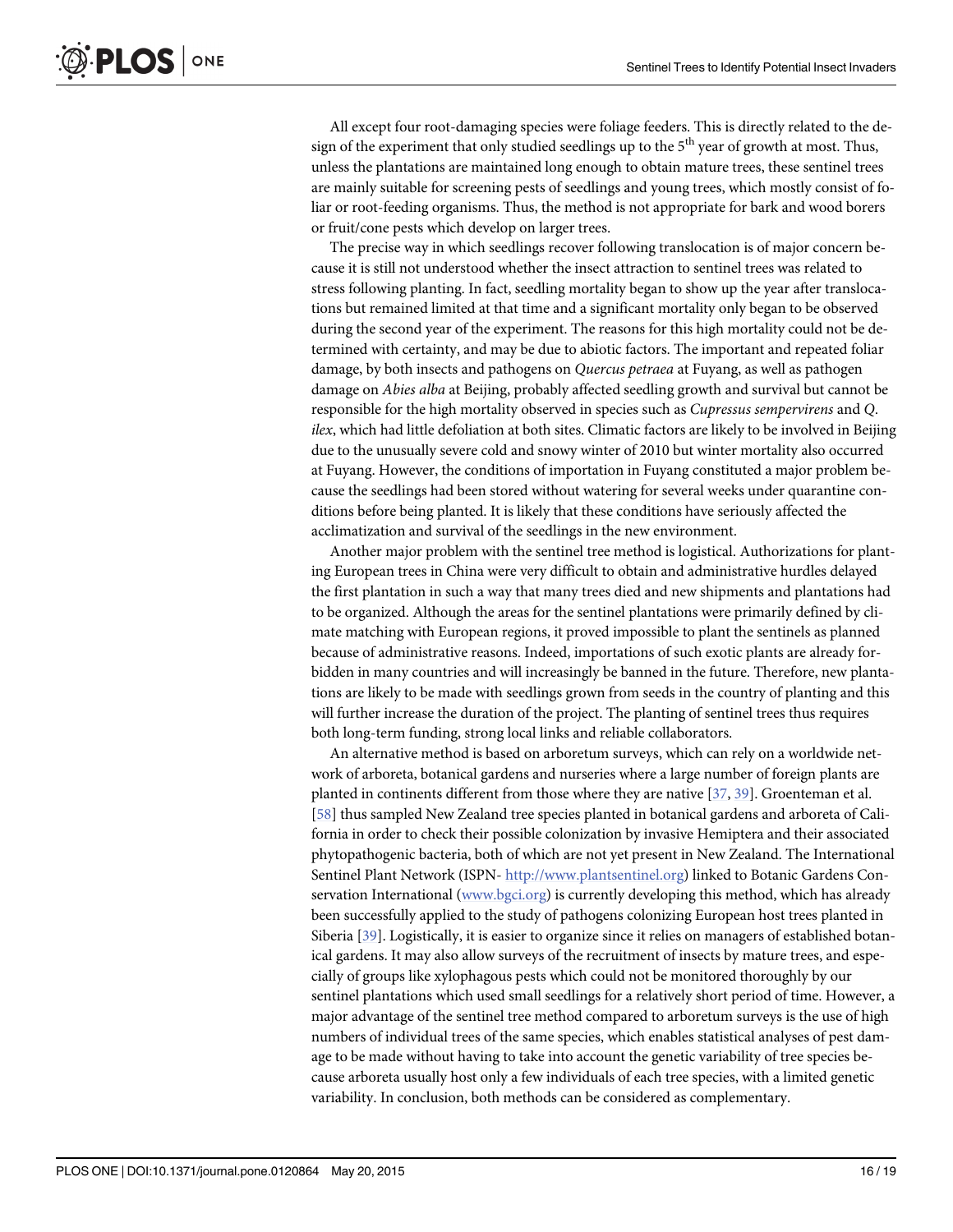# <span id="page-16-0"></span>Supporting Information

[S1 Table](http://www.plosone.org/article/fetchSingleRepresentation.action?uri=info:doi/10.1371/journal.pone.0120864.s001). List of the 104 insect species that colonized the European sentinel trees planted in Fuyang and Beijing between 2007 and 2011. Insect stage: A: Adult; L: larva; P: pupae; E: eggs. (DOCX)

# Acknowledgments

We greatly acknowledge the help of Bo Liu, Jun-guo Meng and Ya-ping Luo, students at the School of Forestry and Biotechnology of Zhejiang A & M University, in the survey of the colonization of the sentinel plantings at Fuyang. We thank Christian Stauffer and Coralie Bertheau, BOKU Wien, for their help with genetic identifications. We are also greatly indebted to the following taxonomist colleagues who supplied insect identifications, especially Andrei Legalov (Russia), Dr. Run-zhi Zhang and other colleagues from the Institute of Zoology of the Chinese Academy of Sciences, Beijing (China).

# Author Contributions

Conceived and designed the experiments: AR JF MA MK RB JS. Performed the experiments: AR JF BC YZ AY OD. Analyzed the data: AR JF MA. Contributed reagents/materials/analysis tools: BC. Wrote the paper: AR JF BC MA MK RB JS.

#### References

- [1.](#page-1-0) Levine JM, D'Antonio CM. Forecasting biological invasions with increasing international trade. Conserv Biol. 2003; 17: 322–326.
- 2. Hulme PE, Bacher S, Kenis M, Klotz S, Kühn I, Michin D et al. Grasping at the routes of biological invasions: a framework for integrating pathways into policy. J Appl Ecol. 2008; 45: 403–414.
- 3. Hulme PE. Trade, transport and trouble: managing invasive species pathways in an era of globalization. J Appl Ecol. 2009; 46: 10–18.
- [4.](#page-1-0) Walther GR, Roques A, Hulme PE, Sykes MT, Pyšek P, Kühn I et al. Alien species in a warmer world: risks and opportunities. Trends Ecol Evol. 2009; 24: 686–692. doi: [10.1016/j.tree.2009.06.008](http://dx.doi.org/10.1016/j.tree.2009.06.008) PMID: [19712994](http://www.ncbi.nlm.nih.gov/pubmed/19712994)
- [5.](#page-1-0) DAISIE. Handbook of alien species in Europe. Springer Science + Business Media BV; 2009
- [6.](#page-1-0) Roques A. Taxonomy, time and geographic patterns. BioRisk. 2010; 4: 11–26.
- [7.](#page-1-0) Liebhold AM, Brockerhoff EG, Garrett LJ, Parke JL, Britton KO. Live plant imports: the major pathway for forest insect and pathogen invasions of the US. Front Ecol Environ. 2012; 10: 135–143.
- [8.](#page-1-0) Haack RA, Britton KO, Brockerhoff EG, Cavey JF, Garrett LJ, Kimberley M et al. Effectiveness of the International Phytosanitary Standard ISPM No. 15 on reducing wood borer infestation rates in wood packaging material entering the United States. PLoS ONE. 2014; 9(5): e96611. doi: [10.1371/journal.](http://dx.doi.org/10.1371/journal.pone.0096611) [pone.0096611](http://dx.doi.org/10.1371/journal.pone.0096611) PMID: [24827724](http://www.ncbi.nlm.nih.gov/pubmed/24827724)
- 9. McCullough DG, Work TT, Cavey JF, Liebhold AM, Marshall D. Interceptions of nonindigenous plant pests at US ports of entry and border crossings over a 17 year period. Biol Inv. 2006; 8: 611–630.
- [10.](#page-1-0) Westphal M, Browne M, McKinnon K, Noble I. The link between international trade and the global distribution of invasive alien species. Biol Inv. 2008; 10: 391–398.
- [11.](#page-1-0) Aukema JE, McCullough DG, Von Holle B, Liebhold AM, Britton K, Frankel SJ. Historical accumulation of non-indigenous forest pests in the continental United States. BioScience. 2010; 60: 886–897.
- [12.](#page-1-0) Williamson MH, Fitter A. The characters of successful invaders. Biol Conserv. 1996; 78: 163–170.
- [13.](#page-1-0) Wittenberg R, Cock MJW. Invasive alien species: a toolkit of best prevention and management practices. Wallingford, UK: CABI Publishing; 2001.
- 14. Vilà M, Basnou C, Pyšek P, Josefsson M, Genovesi P, Gollasch S et al. How well do we understand the impacts of alien species on ecosystem services? A pan-European cross-taxa assessment. Front Ecol Environ. 2009; 8: 135–144.
- 15. Kenis M, Branco M. Impact of alien terrestrial arthropods in Europe. BioRisk. 2010; 4: 51–71.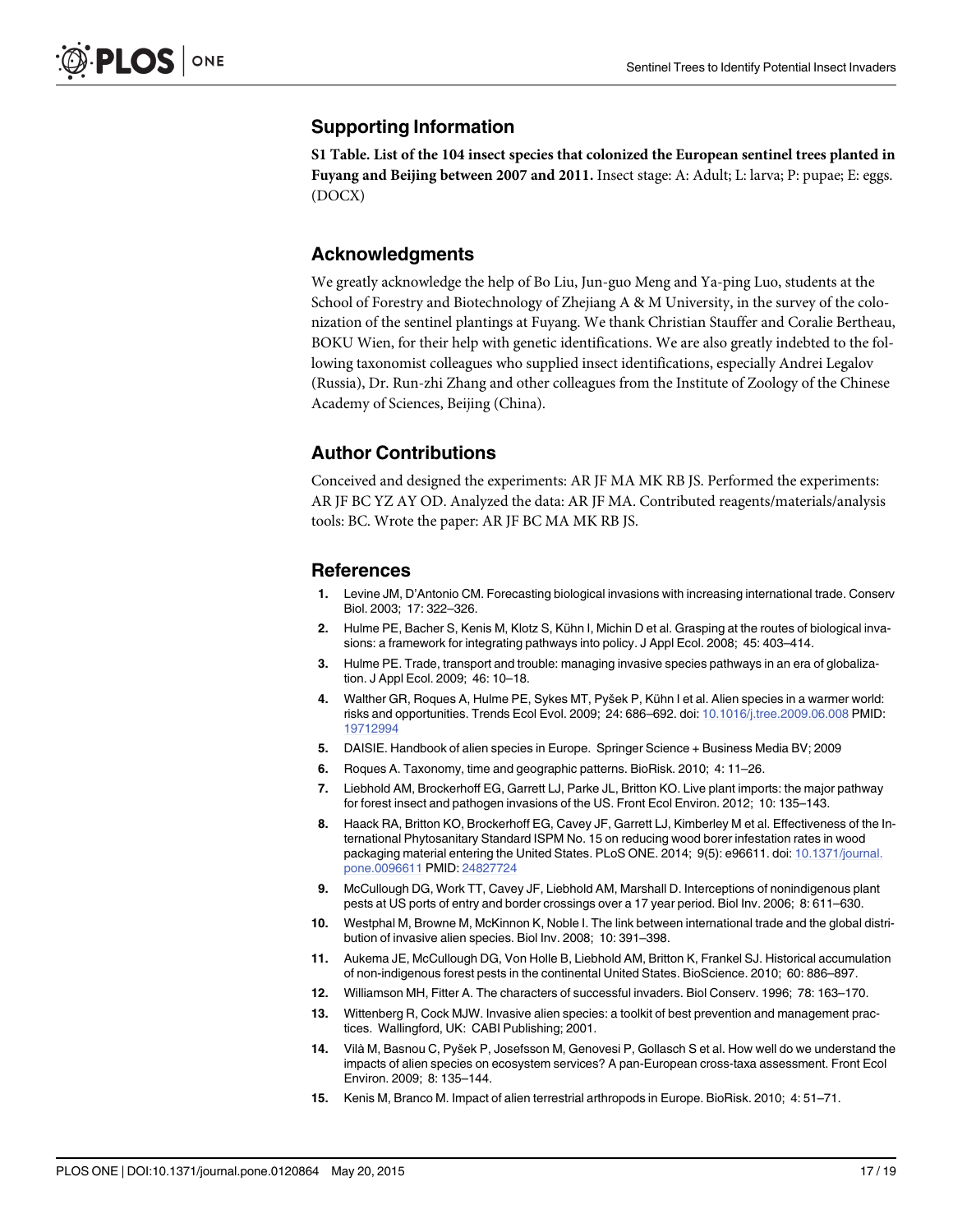- <span id="page-17-0"></span>[16.](#page-1-0) Pimentel D. Biological Invasions. Economic and Environmental Costs of Alien Plant, Animal and Microbe Species. 2nd ed. Boca Raton, New York and London: CRC Press; 2011.
- [17.](#page-1-0) Genovesi P, Scalera R. Toward a black list of invasive alien species entering Europe through trade and proposed responses. 27<sup>th</sup> Standing Committee of the Convention of the Conservation of European Wildlife and Natural Habitats. 27–29 Nov 2007. Available: [https://wcd.coe.int/com.instranet.](https://wcd.coe.int/com.instranet.InstraServlet?command�=�com.instranet.CmdBlobGet&InstranetImage=1298206&SecMode=1&DocId=1438902&Usage=2) [InstraServlet?command = com.instranet.CmdBlobGet&InstranetImage=1298206&SecMode=](https://wcd.coe.int/com.instranet.InstraServlet?command�=�com.instranet.CmdBlobGet&InstranetImage=1298206&SecMode=1&DocId=1438902&Usage=2) [1&DocId=1438902&Usage=2](https://wcd.coe.int/com.instranet.InstraServlet?command�=�com.instranet.CmdBlobGet&InstranetImage=1298206&SecMode=1&DocId=1438902&Usage=2)
- [18.](#page-1-0) Food and Agriculture Organization of the United Nations. Pest risk analysis for quarantine pests including analysis of environmental risks and living modified organisms: ISPM 11. 2004. Available: [http://](http://www.fao.org/docrep/008/y5874e/y5874e00.htm) [www.fao.org/docrep/008/y5874e/y5874e00.htm](http://www.fao.org/docrep/008/y5874e/y5874e00.htm)
- [19.](#page-1-0) International Plant Protection Convention. Framework for pest risk analysis: ISPM 2. 2007.Available: https://www.ippc.int/sites/default/files/documents//1323944382\_ISPM\_02\_2007\_En\_2011-12-01 [Refor.pdf](https://www.ippc.int/sites/default/files/documents//1323944382_ISPM_02_2007_En_2011-12-01_Refor.pdf)
- [20.](#page-1-0) Burgman M. Risks and Decisions for Conservation and Environmental Management. Cambridge: Cambridge University Press; 2005.
- [21.](#page-1-0) Kriticos DJ, Morin L, Leriche A, Anderson RC, Caley P. Combining a climatic niche model of an invasive fungus with its host species distributions to identify risks to natural assets: Puccinia psidii sensu lato in Australia. PLoS ONE. 2013; 8(5): e64479. doi: [10.1371/journal.pone.0064479](http://dx.doi.org/10.1371/journal.pone.0064479) PMID: [23704988](http://www.ncbi.nlm.nih.gov/pubmed/23704988)
- [22.](#page-1-0) Kearney M, Porter W. Mechanistic niche modelling: combining physiological and spatial data to predict species' ranges. Ecol Lett. 2009; 12: 334–350. doi: [10.1111/j.1461-0248.2008.01277.x](http://dx.doi.org/10.1111/j.1461-0248.2008.01277.x) PMID: [19292794](http://www.ncbi.nlm.nih.gov/pubmed/19292794)
- [23.](#page-1-0) Brown KA, Spector S, Wu W. Multi-scale analysis of species introductions: combining landscape and demographic models to improve management decisions about non-native species. J Appl Ecol. 2008; 45: 1639–1648.
- [24.](#page-1-0) Bunnell DB, Madenjian CP, Holuszko JD, Adams JV, French JRP. Expansion of Dreissena into offshore waters of Lake Michigan and potential impacts on fish populations. J Great Lakes Res. 2009; 35: 74– 80.
- [25.](#page-1-0) Sax DF, Stachowicz JJ, Brown JH, Bruno JF, Dawson MN, Gaines SD et al. Ecological and evolutionary insights from species invasions. Trends Ecol Evol. 2007; 22: 465–471. PMID: [17640765](http://www.ncbi.nlm.nih.gov/pubmed/17640765)
- [26.](#page-1-0) Worner S, Gevrey M. Modelling global insect pest species assemblages to determine risk of invasion. J Appl Ecol. 2006; 43: 858–867.
- [27.](#page-1-0) Paini DR, Worner SP, Cook DC, De Barro PJ, Thomas MB. Using a self- organising map to predict invasive species: sensitivity to data errors and a comparison with expert opinion. J Appl Ecol. 2010; 47: 290–298.
- [28.](#page-1-0) Paini DR, Bianchi FJJA, Northfield TD, De Barro PJ. Predicting invasive fungal pathogens using invasive pest Assemblages: testing model predictions in a virtual world. PLoS ONE. 2011; 6(10): e25695. doi: [10.1371/journal.pone.0025695](http://dx.doi.org/10.1371/journal.pone.0025695) PMID: [22016773](http://www.ncbi.nlm.nih.gov/pubmed/22016773)
- [29.](#page-1-0) Worner SP, Gevrey M, Eschen R, Kenis M, Paini D, Singh S et al. Self-organising maps and other methodologies for pest prioritisation. Neobiota. 2013; 18: 83–102.
- [30.](#page-1-0) CABI. Crop Protection Compendium, Global Module. 5th ed. Wallingford: CAB International; 2003.
- [31.](#page-1-0) Singh SK, Paini DR, Ash GJ, Hodda M. Prioritising plant-parasitic nematode species biosecurity risks using self organising maps. Biol Inv. 2014; 16:1515–1530.
- Eschen R, Holmes T, Smith D, Roques A, Santini S, Kenis M. Likelihood of establishment of tree pests and diseases based on their worldwide occurrence as determined by hierarchical cluster analysis. For Ecol Manag. 2014; 315: 103–111.
- [33.](#page-2-0) Wolfe LM. Why alien invaders succeed: support for the escape-from-enemy hypothesis. Am Nat. 2002; 160: 705–711. doi: [10.1086/343872](http://dx.doi.org/10.1086/343872) PMID: [18707459](http://www.ncbi.nlm.nih.gov/pubmed/18707459)
- [34.](#page-2-0) Baranchikov Y, Mozolevskaya E, Yurchenko G, Kenis M. Occurrence of the emerald ash borer, Agrilus planipennis in Russia and its potential impact on European forestry. EPPO Bull. 2008; 38: 233–238
- [35.](#page-2-0) Pugh S, Liebhold A, Morin M, Randall S. Changes in ash tree demography associated with emerald ash borer invasion, indicated by regional forest inventory data from the Great Lakes States. Can J For Res. 2011; 41: 2165–2175.
- [36.](#page-2-0) Cooke DEL. Tracking the sudden oak death pathogen. Mol Ecol. 2007; 16: 3735–3736. PMID: [17850541](http://www.ncbi.nlm.nih.gov/pubmed/17850541)
- [37.](#page-2-0) Britton KO, White P, Kramer A, Hudler G. A new approach to stopping the spread of invasive insects and pathogens: early detection and rapid response via a global network of sentinel plantings. NZ J For. 2010; 40 (suppl): 109–114.